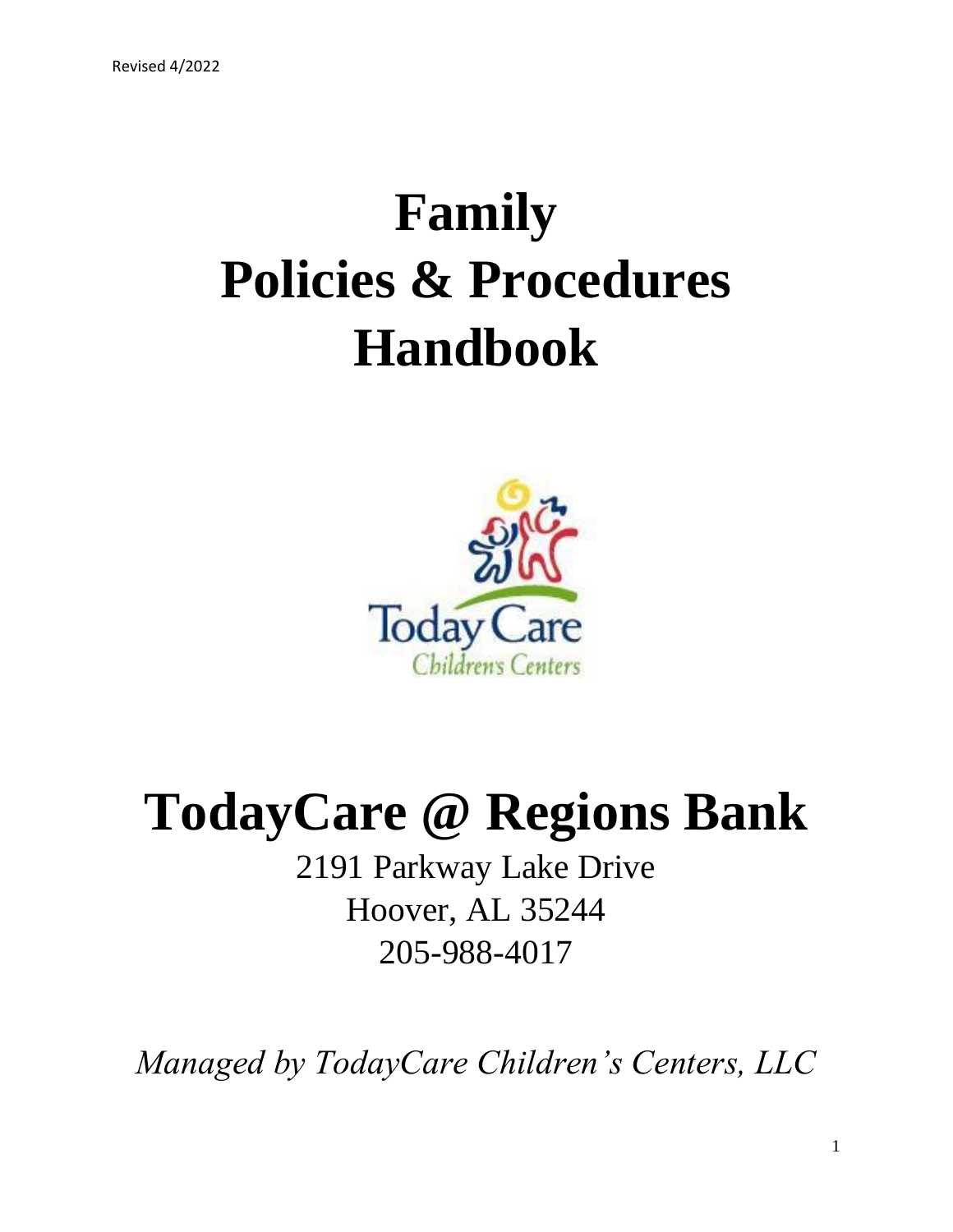#### Receipt and Acknowledgement of TodayCare @ Regions Bank Family Handbook

I have received and read the TodayCare @ Regions Bank Family Handbook. I understand that the policies, procedures, and programs described by the handbook are subject to change at any time at the sole discretion of TodayCare and Regions Bank. I understand that this handbook replaces all previous handbooks for TodayCare @ Regions Bank.

I understand that my signature below indicates that I have read and understand the above statements and have received a copy of the TodayCare @ Regions Bank Family Handbook.

I understand that it is my responsibility to abide by the policies and programs described in this handbook.

Parent/Guardian Printed Name

\_\_\_\_\_\_\_\_\_\_\_\_\_\_\_\_\_\_\_\_\_\_\_\_\_\_\_\_\_\_

Child/ren Printed Name

\_\_\_\_\_\_\_\_\_\_\_\_\_\_\_\_\_\_\_\_\_\_\_\_\_\_\_\_\_\_

Parent/Guardian Signature

Date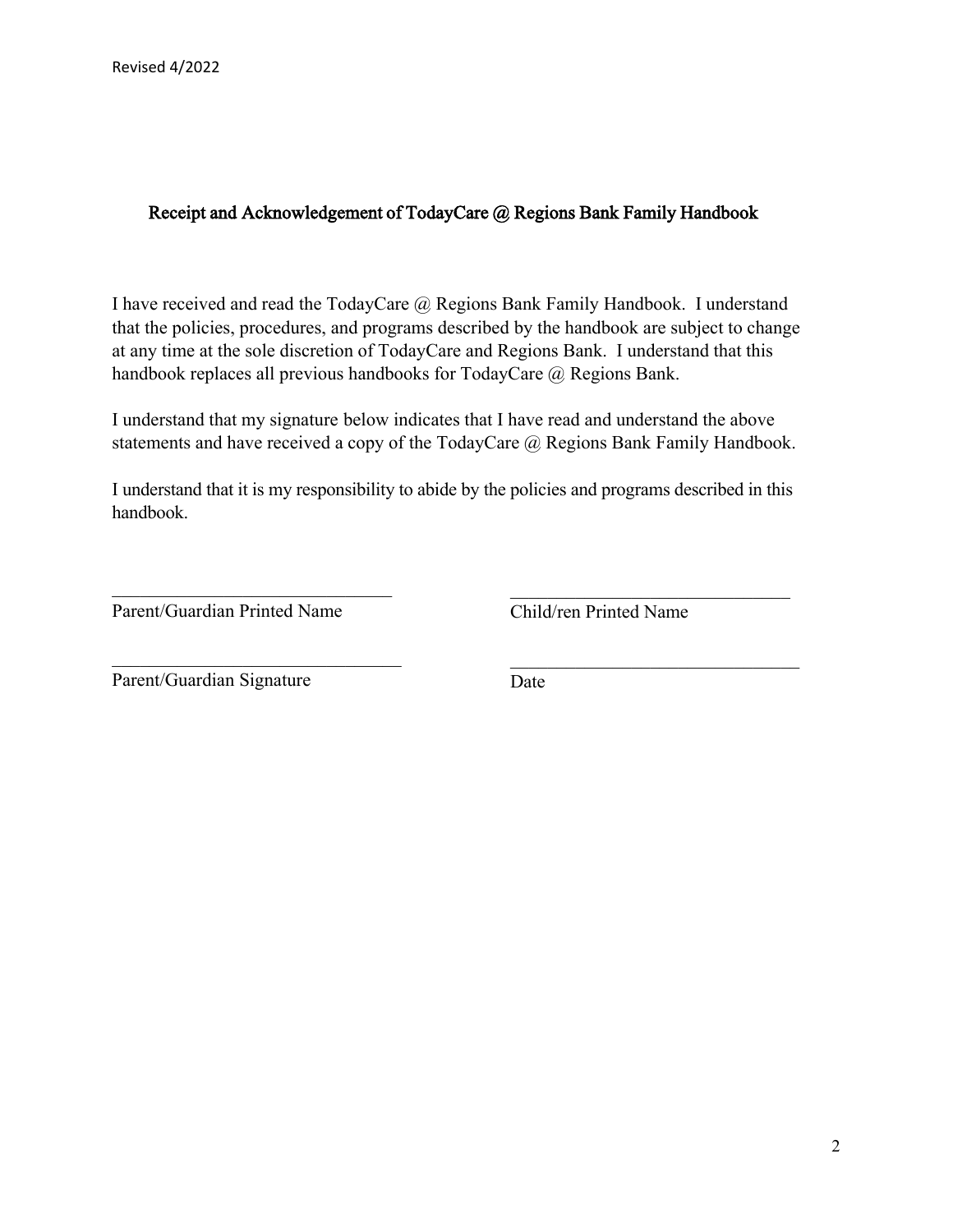Dear Families,

Welcome to the TodayCare Children's Center @ Regions Bank, a center serving the families of employees of Regions Bank. This center is managed by TodayCare Children's Centers - a company that specializes in the development and management of employer-sponsored child-care programs.

TodayCare Children's Centers, in conjunction with the center staff, have developed a program to meet your needs as working parents and the developmental needs of your children. Assisted by a generous subsidy provided by Regions Bank, the center offers a high-quality child-care program that is affordable, convenient, and accessible for the hours you work.

The handbook is intended to provide helpful information and the philosophy and operational policies of the center. We believe it will be useful to you as you prepare to enroll your child in the program. Center management and the President/COO of TodayCare are available to answer any questions you may have about the program.

Our goal is to provide your children with a safe, nurturing environment in which they may grow and learn. Thank you for sharing your child with us.

Sincerely,

Amber Hoffman Center Co-Director ahoffman@todaycare.com 205-988-4017

Shannon Jensen Center Co-Director sjensen@todaycare.com 205-988-4017

Judy Simpson President/COO jsimpson@todaycare.com 314-845-0407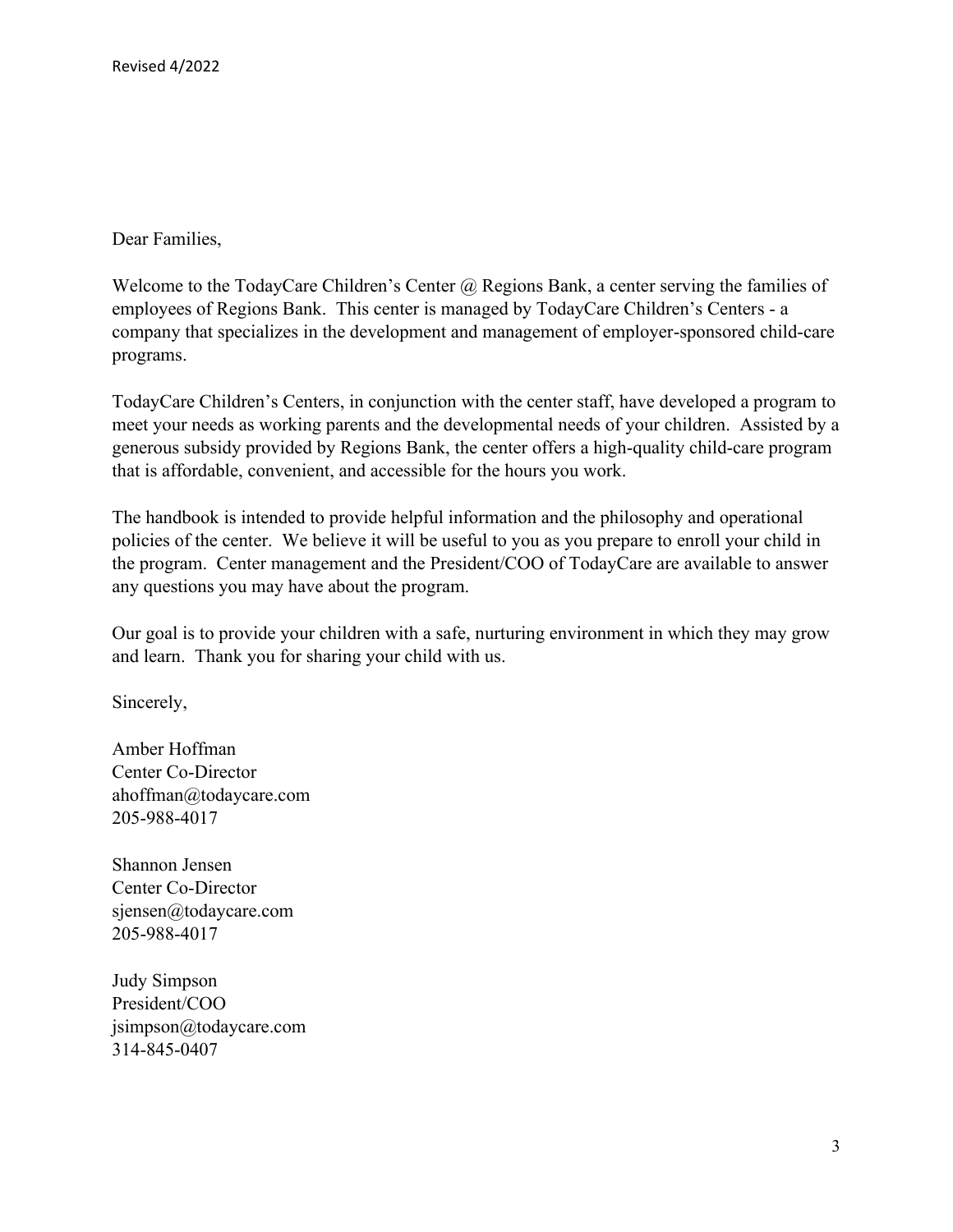### **Table of Contents**

| Welcome                             | Page 6  |
|-------------------------------------|---------|
| Mission Statement & Philosophy      | Page 6  |
| Program Goals                       | Page 7  |
| <b>Eco Healthy Practices</b>        | Page 8  |
| Corporate Sponsored Child Care      | Page 8  |
| <b>NAEYC</b> Accreditation          | Page 8  |
| Enrollment Procedures & Orientation | Page 9  |
| Hours of Operation                  | Page 9  |
| Back-Up Child Care                  | Page 10 |
| Attendance                          | Page 10 |
| Tuition                             | Page 10 |
| Safety & Emergency Procedures       | Page 11 |
| <b>Center Closings</b>              | Page 11 |
| <b>Recommended Dress</b>            | Page 11 |
| <b>Birthdays</b>                    | Page 12 |
| <b>Families as Partners</b>         | Page 12 |
| Communication                       | Page 13 |
| Curriculum                          | Page 14 |
| Positive Guidance                   | Page 16 |
| Diapering and Toileting             | Page 17 |
| <b>Celebrating Holidays</b>         | Page 18 |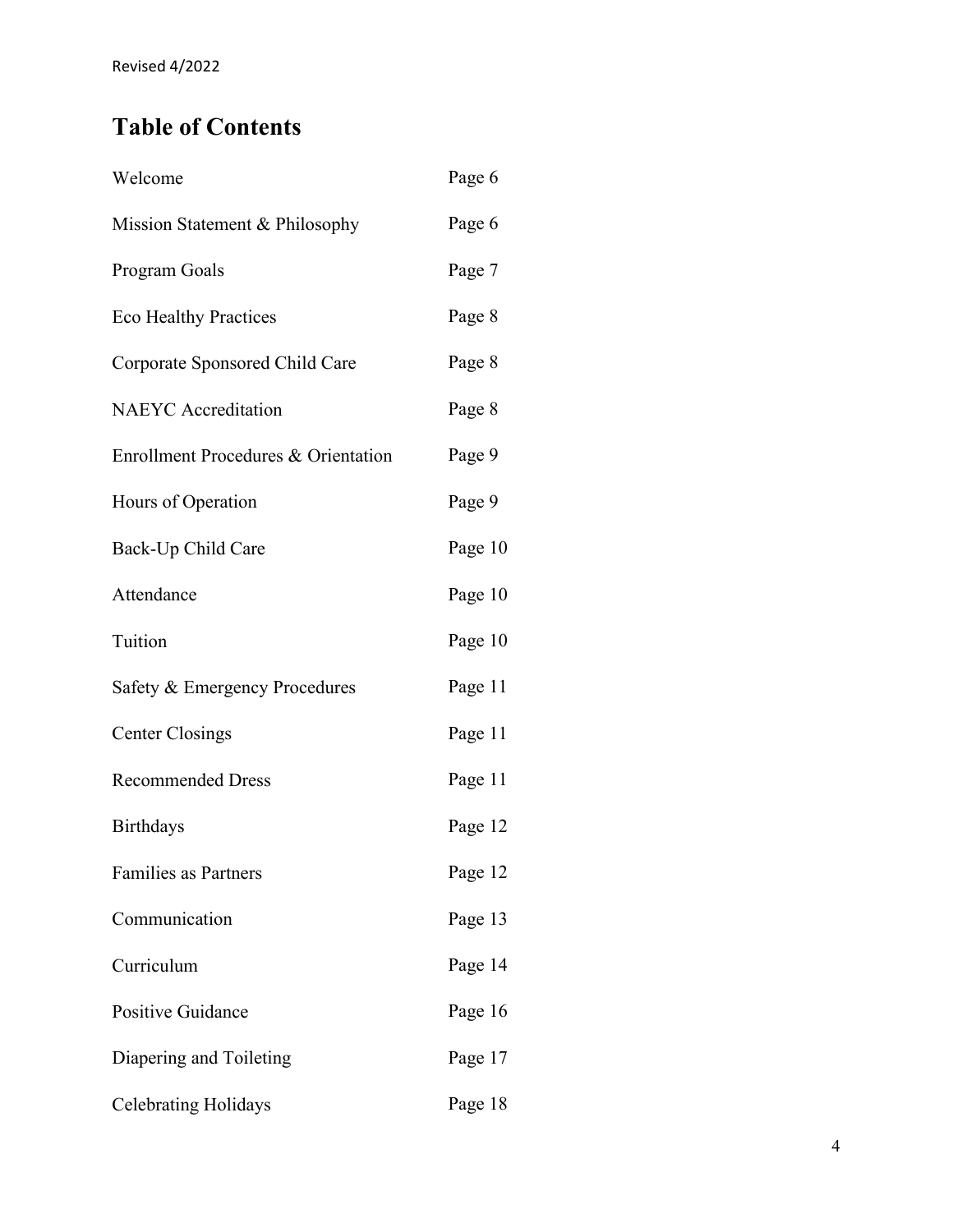| Nap Time                          | Page 18 |
|-----------------------------------|---------|
| Field Trips                       | Page 18 |
| <b>Outdoor Play</b>               | Page 18 |
| Meals & Snacks                    | Page 19 |
| <b>Operational Policies</b>       | Page 20 |
| Risk Management                   | Page 20 |
| Staffing                          | Page 21 |
| Cooperating w/Regulatory Agencies | Page 21 |
| <b>Waiting List</b>               | Page 24 |
| <b>Sibling Discount</b>           | Page 24 |
| Your Child's First Day            | Page 24 |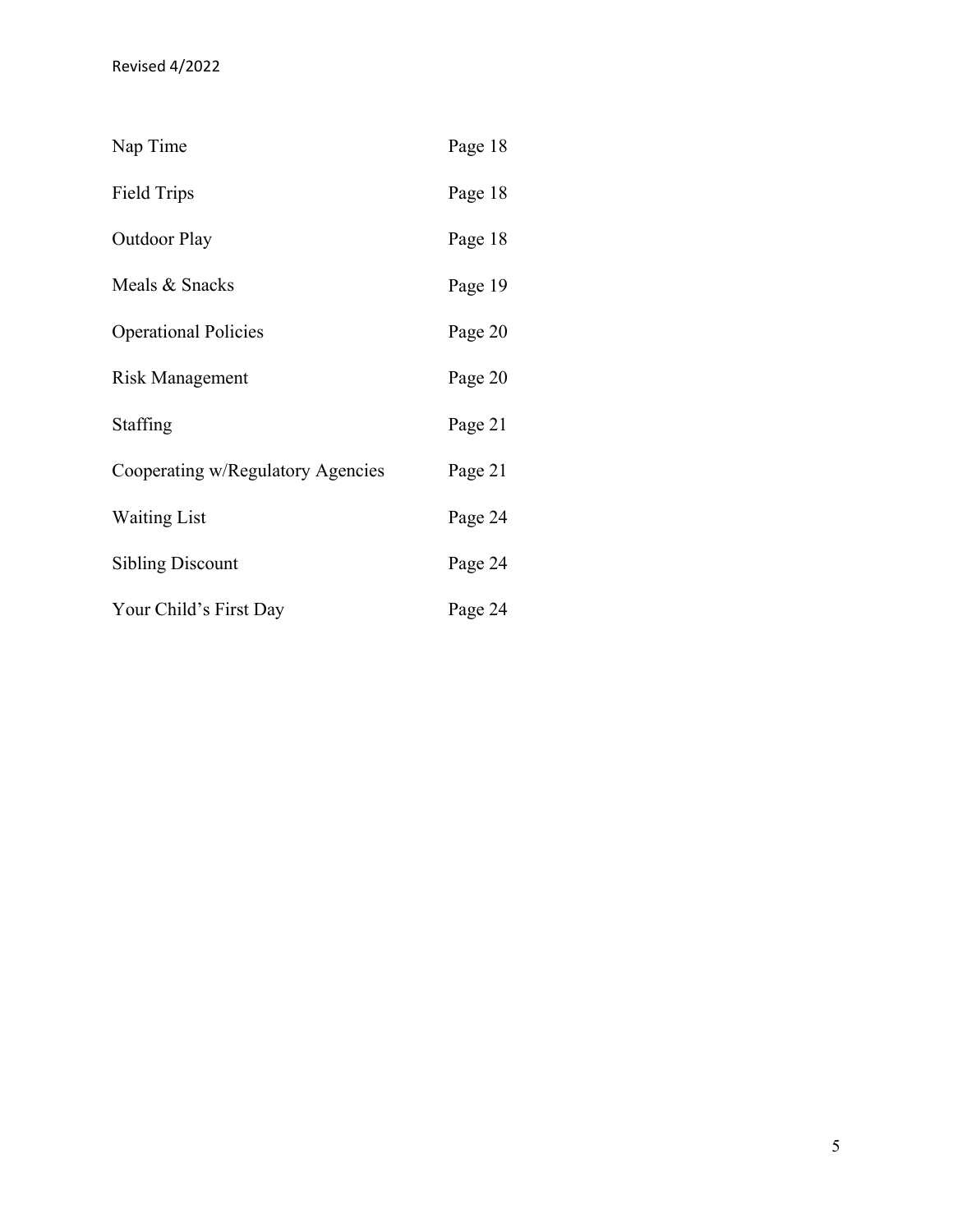#### *Welcome*

Welcome to TodayCare @ Regions Bank! You have made one of the most important decisions regarding your child that you will make in the next few years. Early childhood experiences will have a long-term effect on your child's self-esteem, socialization, and future academic abilities. We will do our best to support your child's growth, development, and learning while they are in our care.

#### *Mission Statement & Philosophy*

TodayCare Children's Centers are committed to providing a safe and secure environment that is marked by excellence. We recognize the unique educational and developmental needs of young children. We are devoted to delivering a quality program that is rich in open communication, fosters lasting relationships, and provides educational stimulation.

We believe in a family approach to child care and education. We recognize and respect families as the most important influence in the lives of their children. It is our aim to work closely and communicate openly with families as we assist in the care of their children. Families have the right and the responsibility to share in decisions about their child's care and development. We know that supporting the family is critical to the effectiveness of our work. Therefore, a vital part of our program is working in partnership with families.

TodayCare Children's Centers believe early childhood is the most significant period of children's lives for preparing them for the future. Our goal is to facilitate the development of children who are:

- Competent
- Curious
- Cooperative
- Initiating
- Self-Directed
- Resourceful
- Exploratory
- Attentive
- Cheerful

Our program is designed to generate excitement in learning and nurture pro-social skills. TodayCare Children's Centers believe that development of intellectual curiosity, self-discipline, and internal motivation are fundamental to the learning process. We further believe a vital part of the curriculum involves fostering feelings of security, self-confidence, and independence.

TodayCare's philosophy is based on the belief that learning is achieved when each child works on his/her individual level in a supportive and unpressured atmosphere. Our program encourages divergent thinking, creative problem solving, and communication skills. Emphasis is placed on the process children use in learning and experiencing their world, instead of the "Final Product." We believe that young children learn best through play and direct experiences with the real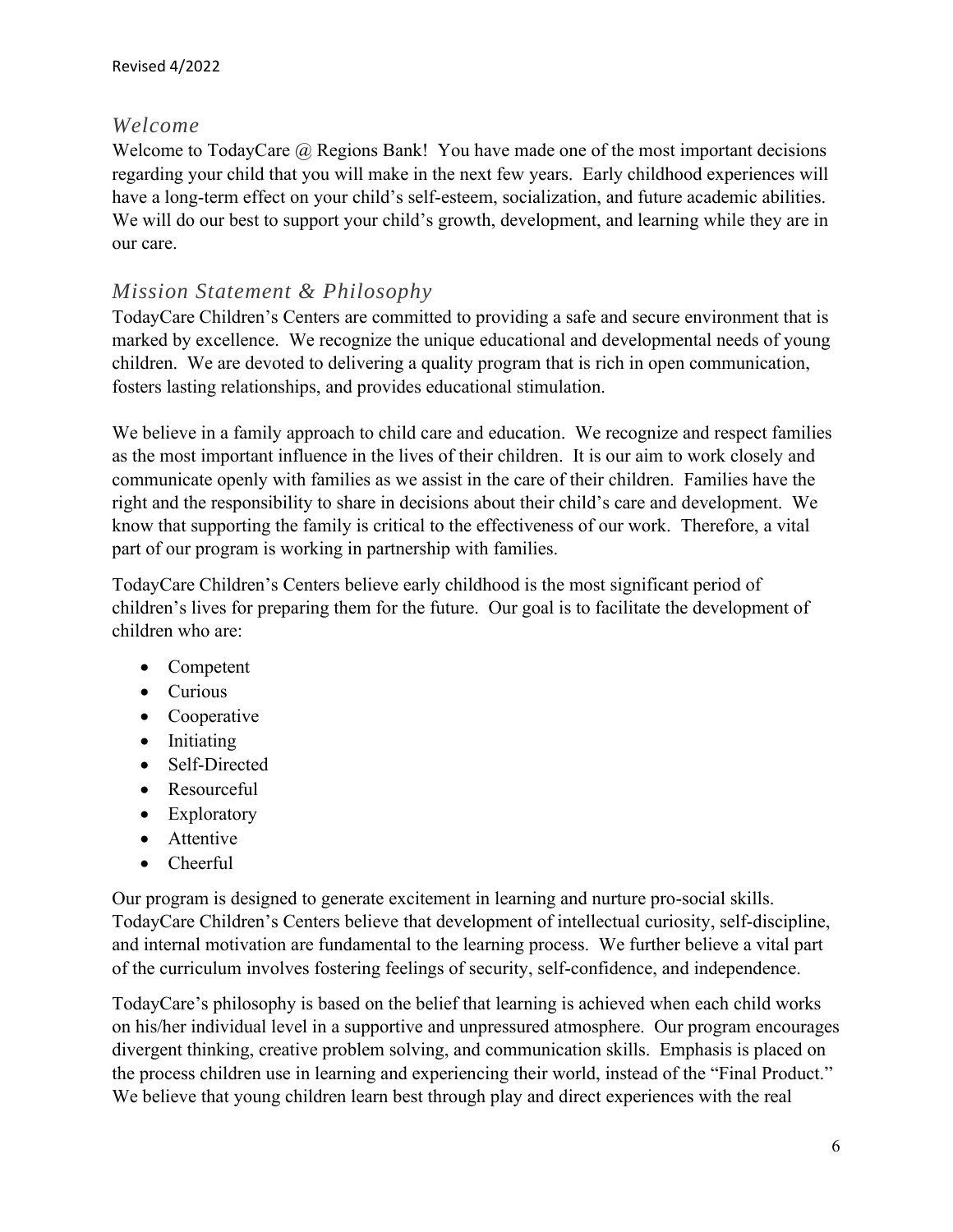world. Children who are free to make discoveries, explore skills, initiate ideas, and experience successes and failures within a supportive environment, have a solid foundation for future success.

We believe that the child care center staff is one of the most important factors in determining a quality experience for children and families, so we employ only the best and brightest child development professionals. We value experience in group care of young children and formal child development training and education. Each staff member must be a caring, nurturing individual and must complete TodayCare Children's Centers own training program prior to their actual involvement with children in our classrooms. The staff is supervised daily and evaluated regularly. Staff members receive a great deal of support for the important work they do, which keeps staff turnover below average.

#### *Program Goals*

The goal of the program is to provide an environment that allows children, at their own pace, to:

- Find success in activities of their own choosing and discover the challenge of new experiences
- Grow in the feeling that they are unique and valued persons
- Experience comfortable, secure relationships with peers and adults
- Learn to define and express feelings
- Build strength, muscular coordination, and physical skills
- Learn to manage routines and develop good health habits
- Grow in understanding of the world in which they live, both natural and social environments
- Develop age appropriate problem-solving concepts and broaden their cognitive development
- Experience creative expressions through art, music, literature, and dramatic play
- Broaden communication skills through language development
- Try new foods and develop healthy eating habits
- Develop internal controls for their own behavior

We achieve these goals by:

- Following developmentally appropriate curriculum guidelines as outlined for each group
- Providing a highly organized environment, using learning centers, with appropriate activities in each center
- Setting a minimum of appropriate rules to define clear boundaries and expectations for behavior
- Limiting "whole group" activities and emphasizing individual and small group experiences
- Directing learning experiences
- Using open-ended questioning techniques
- Using teachers as "facilitators"
- Developing skill-based weekly activity plans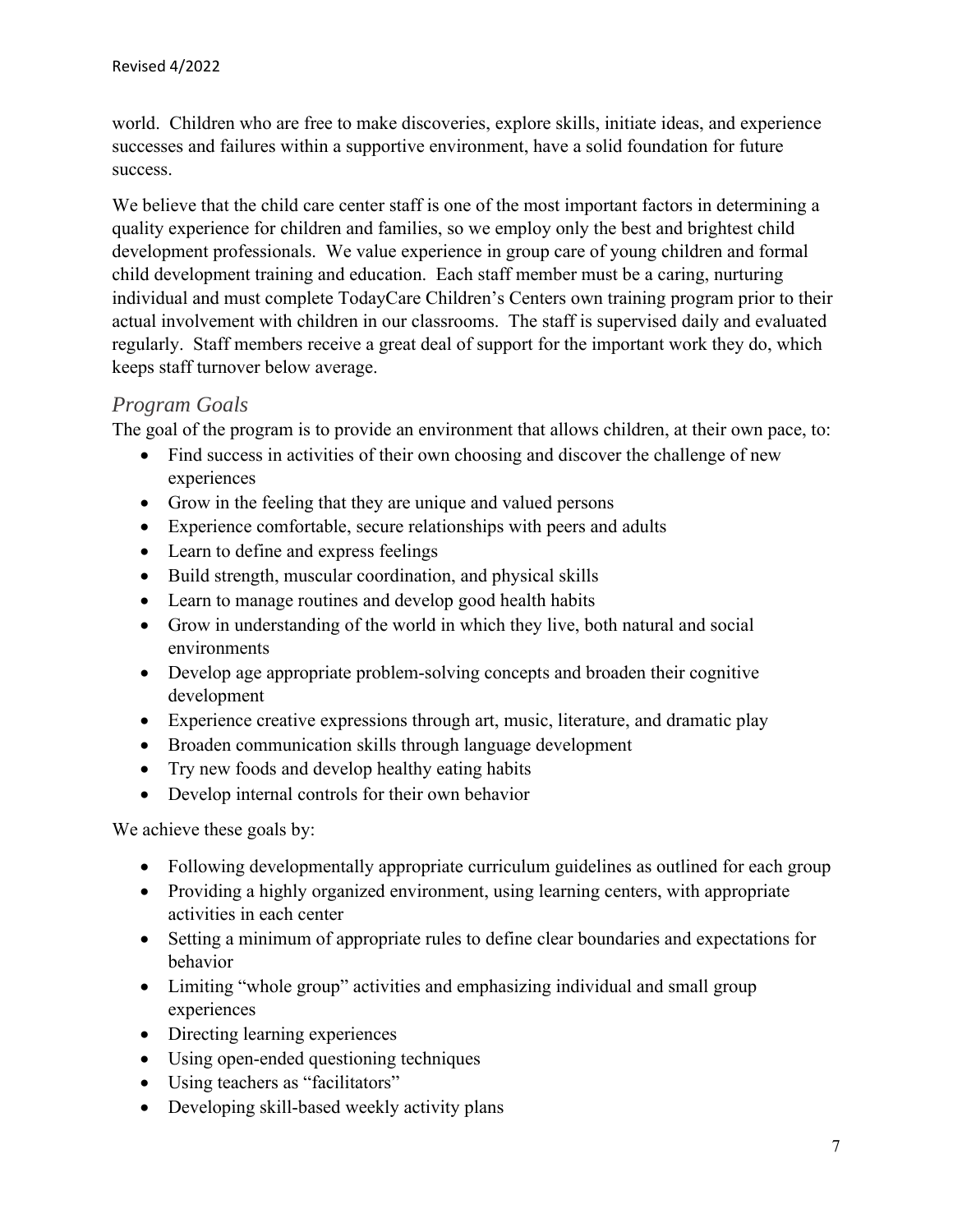- Providing low staff/child ratios and small group sizes
- Developing a curriculum based on the child's realm of understanding, experience, and awareness
- Emphasizing multicultural and non-sexist language usage and activities
- Using transition activities
- Expecting teacher/child interactions that enhance the child's self-esteem

Everyone at TodayCare understands and accepts wholly that each child is an individual who must be valued, respected, and nurtured.

#### *Eco-Healthy Practices*

TodayCare encourages parents to work with the center to participate in eco-healthy practices that reduce your exposure to environmental health hazards such as unhealthy air, heavy metals, and chemicals. As part of this practice, **please turn off your vehicle when you are dropping off and picking up your child from the center.**

TodayCare @ Regions uses eco-healthy practices such as washing fruits and vegetables before consumption; purchasing non-toxic toys and art supplies; monitoring daily outdoor air quality; and using less toxic, fragrance-free cleaning products when possible. We also include Earth Day in our curriculum and discuss eco-healthy practices with children when the opportunity arises.

#### *Child Care in a Corporate Sponsored Environment*

Child care in a corporate-sponsored environment is slightly different than child care in a community child-care setting. Child care sponsored by an employer is a three-way partnership between parents, employer, and the center. The center is much like a private school with policies that reflect the needs of the corporate community.

TodayCare @ Regions Bank offers a high quality, developmentally appropriate program; it is not a babysitting service. We adhere to guidelines set forth by the State of Alabama Department of Human Resources (DHR) Child Care Licensing, Alabama Quality Stars Quality Rating Improvement System (QRIS), and the National Association for the Education of Young Children (NAEYC). This commitment to quality ensures that the needs of children are met and that policies and practices are good for the children. The center enables parents to focus on their jobs, knowing that their children are receiving the best care.

#### *NAEYC Accreditation*

The National Association for the Education of Young Children (NAEYC) accredits early childhood programs that meet specific criteria for high quality. These standards go beyond state standards, and fewer than 10% of the child-care programs in the United States meet these criteria. For more information regarding NAEYC Accreditation, you can visit www.naeyc.org and click on Accreditation. TodayCare is committed to following the standards and criterion of NAEYC Accreditation.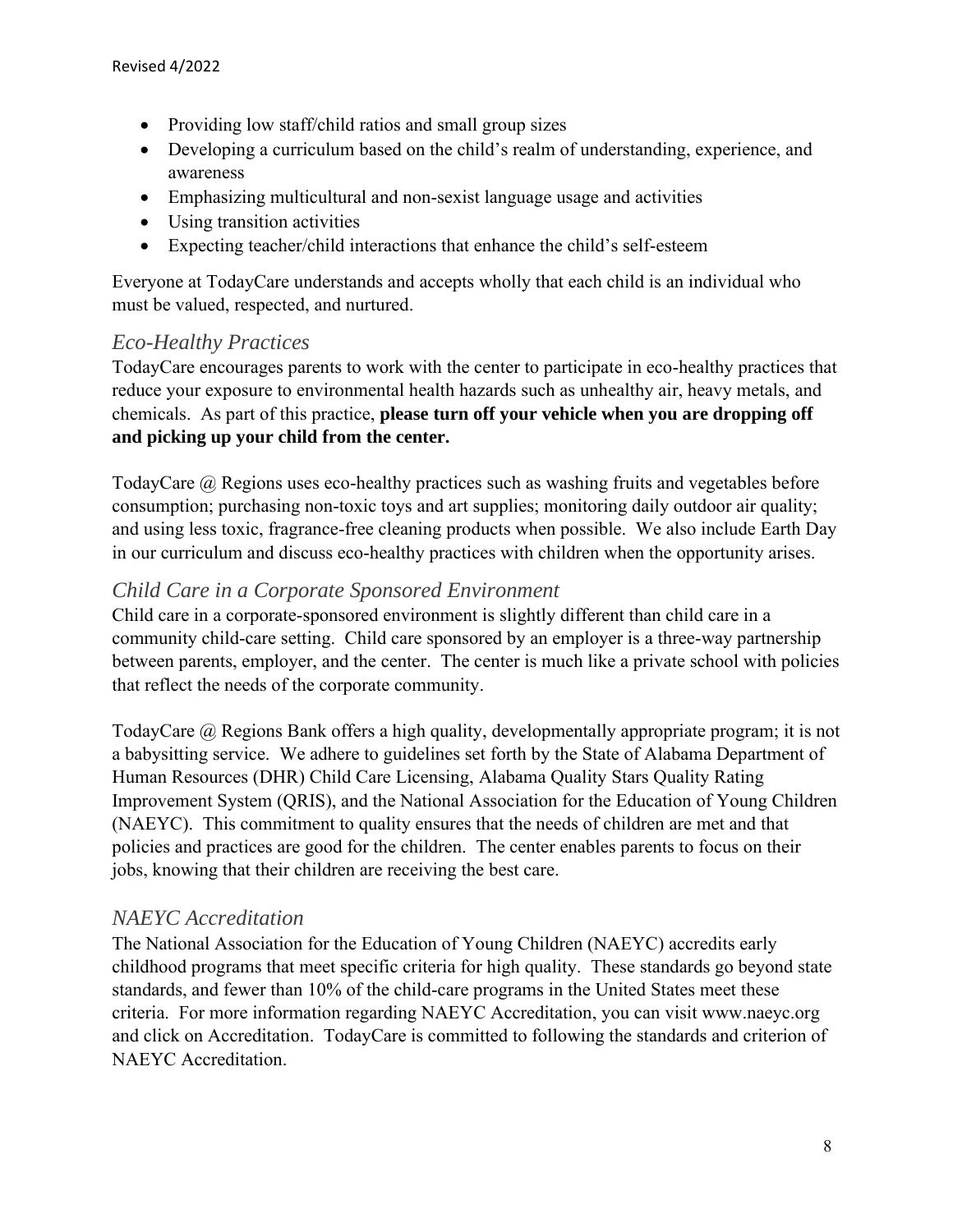#### *Enrollment Procedures and Orientation*

Enrollment is open to Regions Bank associates without regard to sex, race, religion, color, creed, or political belief. Vacancies are filled by availability and waitlist applications bearing the earliest date.

During enrollment, an individual orientation will be arranged in order to provide families with important information about our program philosophy and daily operating procedures. This orientation session will also allow time for parents to become better acquainted with the teachers who will be working most closely with their children. Several forms will be provided prior to, or during, the orientation, which must be completed 24 hours prior to the child's first day in our program. These forms are:

- Parental Enrollment Agreement
- Child Background Information
- Emergency Authorization
- AL Certificate of Immunization\* (Must be current upon enrollment and updated as new vaccines are received)
- Permission forms
- Release Authorization
- Additional forms as required

All children enrolled in the center must present a physician's certificate of good health within 30 days of attendance. All paperwork must be received 24 hours prior to the first day of attendance. *Please keep the center informed of any changes in contact or other information throughout your child's enrollment in our program.*

\*Children must be immunized in accordance with standard pediatric practice in order to be admitted to the center. A Certificate of Medical Exemption from vaccines may be obtained from your physician. A Certificate of Religious Exemption may be obtained through your County Health Department. Unvaccinated children will be excluded from care in the event of an outbreak of a vaccine-preventable illness.

#### *Hours of Operation*

Our hours of operation are Monday through Friday from 7:00 AM to 5:30 PM. The center is closed on the following holidays:

- New Year's Day
- Martin Luther King's Birthday
- President's Day
- Memorial Day
- Independence Day
- Labor Day
- Columbus Day
- Veteran's Day
- Thanksgiving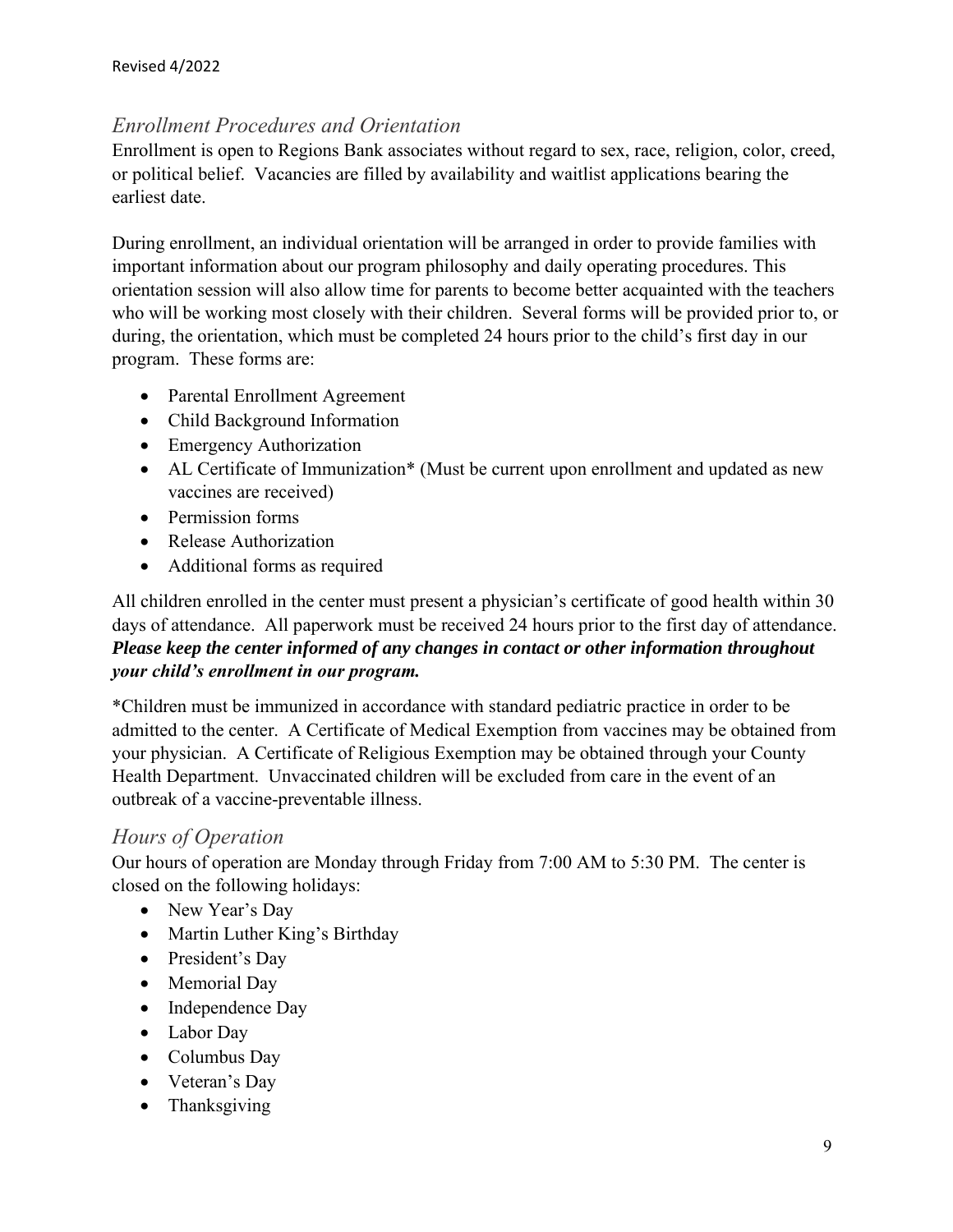• Christmas Day

A full-time enrollee is defined as a child attending the center on a regular schedule, five days/week. Full-time attendees are charged a weekly tuition rate. (See Tuition section for more information).

#### *Back-Up Care*

Enrollment paperwork must be received before reservations can be made for back-up care. Back-Up Care is on a first-come, first-served, space-available basis. If space is not available in your child's age group on the date requested, you will be put on a waitlist and notified if space becomes available. We appreciate reservations being made as soon as you know you need care. (We will do our best to accommodate "day of" emergencies). Children with siblings enrolled in the center full time are given priority enrollment for Back-Up and School-Age care.

Payment for Infant-PreK back-up care must be received when the reservation is made. If the visit is cancelled two weeks in advance, 100% of the fee will be refunded. If the visit is canceled one week in advance, you will receive 50% of the fee. If the visit is cancelled less than three days in advance, there will be no refund given.

Information regarding the cancellation policy for School-Age Care is on page 11.

#### *Attendance*

- We encourage arrival prior to 9 AM, as daily planned activities will begin by this time
- If your child is absent or late (arriving or picking up), you must notify the center
- Full tuition is charged during holidays and vacations for children enrolled full time and paying the weekly tuition rate
- **If you plan to terminate your child's enrollment, you must provide two weeks' notice. If notice is not given, you will be charged two weeks' tuition upon termination of care**
- Your child needs to be picked up and be out of the building by 5:30 PM in order to not be charged for late pick up. The late pick-up charge is \$1.00/minute after 5:30 PM that your child is still in the center.

#### *Tuition*

- **Tuition is paid through Tuition Express. Parents will provide payment info as part of their enrollment paperwork. Payments will be run each Friday for the following week's tuition.**
- Tuition includes 2 snacks/day. Lunch may be purchased separately (see Meals and Snacks) or provided by the parent.
- There is a 10% discount on tuition for the oldest child for families with multiple children enrolled in the center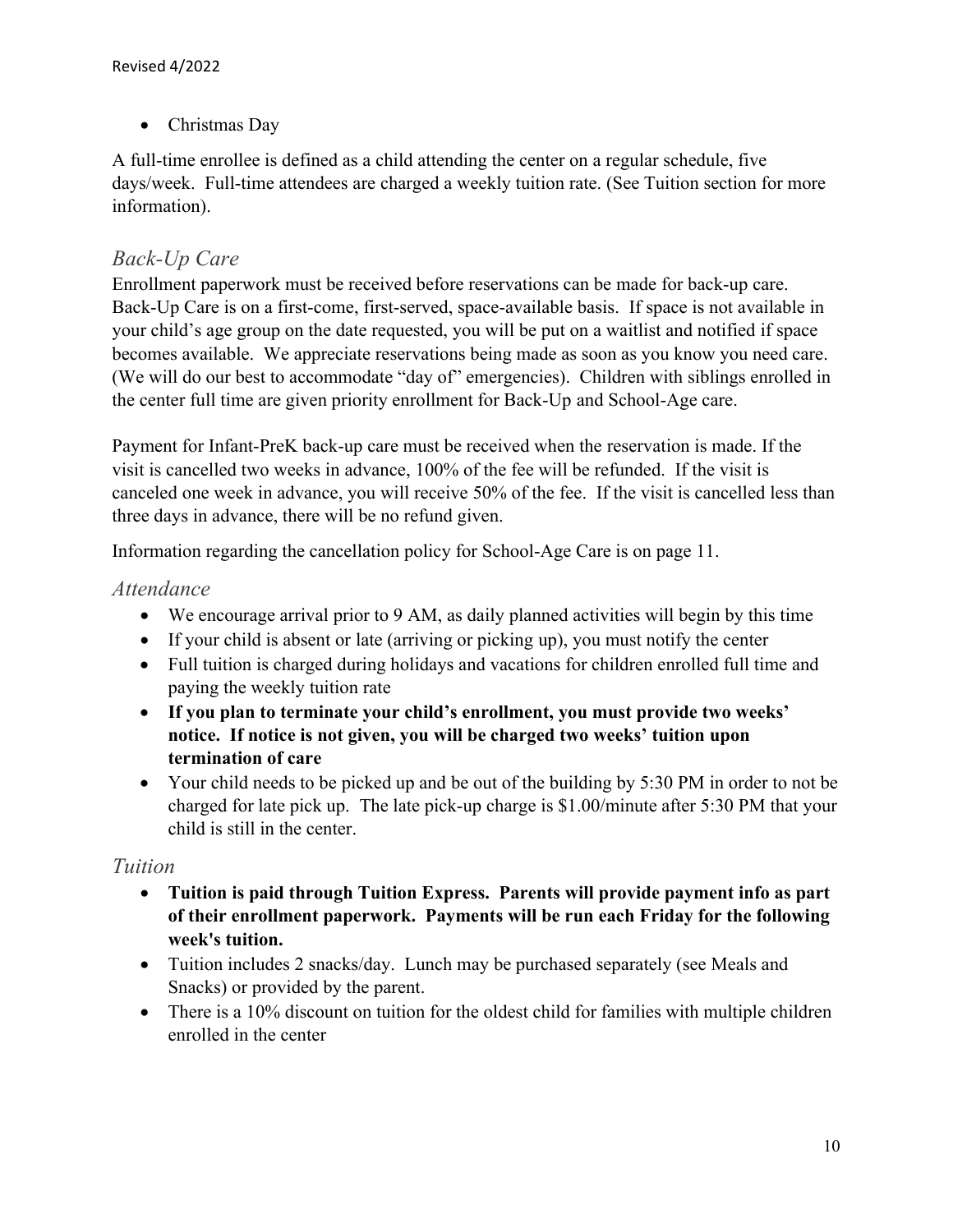*School Age Care Back Up Care Tuition* – **Payment for School Year Out-of-School Care is due when the reservation is made.** Tuition for cancelled reservations will be 100% refunded if the cancellation is at least four weeks in advance. Tuition for cancellations three weeks in advance of the reservation will be 50% refunded. Cancellations made less than three weeks in advance will not be refunded.

*Summer Full Time School Age Care Tuition* – The Summer School Age Program runs 10-12 weeks, depending on school calendars. **When you are notified of your space in the Summer Full Time Program, you have one week to pay the first two weeks' tuition in order to reserve your space. If payment is not received within one week, your space will be given to a family on our waiting list**. Once this payment is received, your child is guaranteed a space for the entire summer; therefore, a weekly tuition is charged. You are responsible for payment each week (by noon on Monday). There are no tuition credits given for illness, vacation, holidays, or other reasons. If you withdraw from the Summer Full Time Program four weeks in advance, your pre-paid tuition is 100% refundable. If you withdraw three weeks in advance, your pre-paid tuition is 50% refundable. If you withdraw less than three weeks in advance, your prepaid tuition is non-refundable.

A small activity fee may be charged for special activities. You will be notified in advance of this charge.

#### *Safety and Emergency Procedures*

We do everything possible to minimize accidents through various safety programs, facility inspections, routine maintenance, and consistent policies and procedures. We will provide you with written documentation in the event your child is injured while in the center's care. Emergency drills for evacuation and severe weather are conducted monthly and evacuation plans are posted by each exit door. In the event of a sudden storm that prevents you from getting to the center, we are prepared to care for the children for extended periods. In the unlikely event the center is damaged and declared unsafe, you will be contacted immediately, and evacuation plans will be put into effect to move the children to safety.

#### *Center Closings*

TodayCare @ Regions will typically follow Regions Corporate and/or the Shelby County Schools closures for severe weather and other emergencies. However, we make decisions for each individual circumstance with cooperation from TodayCare management and Regions HR. We will post closings on the Procare parent app.

#### *Recommended Dress*

Busy and creative play can be messy regardless of the age of the child. We use washable paints and smocks to cover clothing, but we cannot guarantee that spills and stains will be avoided. Please dress your child in clothing that is washable, durable, and labeled with a permanent marker. If you notify us in advance of a special appointment right after school, teachers will be happy to change your child's clothes prior to pick up. All children are required to have two complete changes of clothing at the center.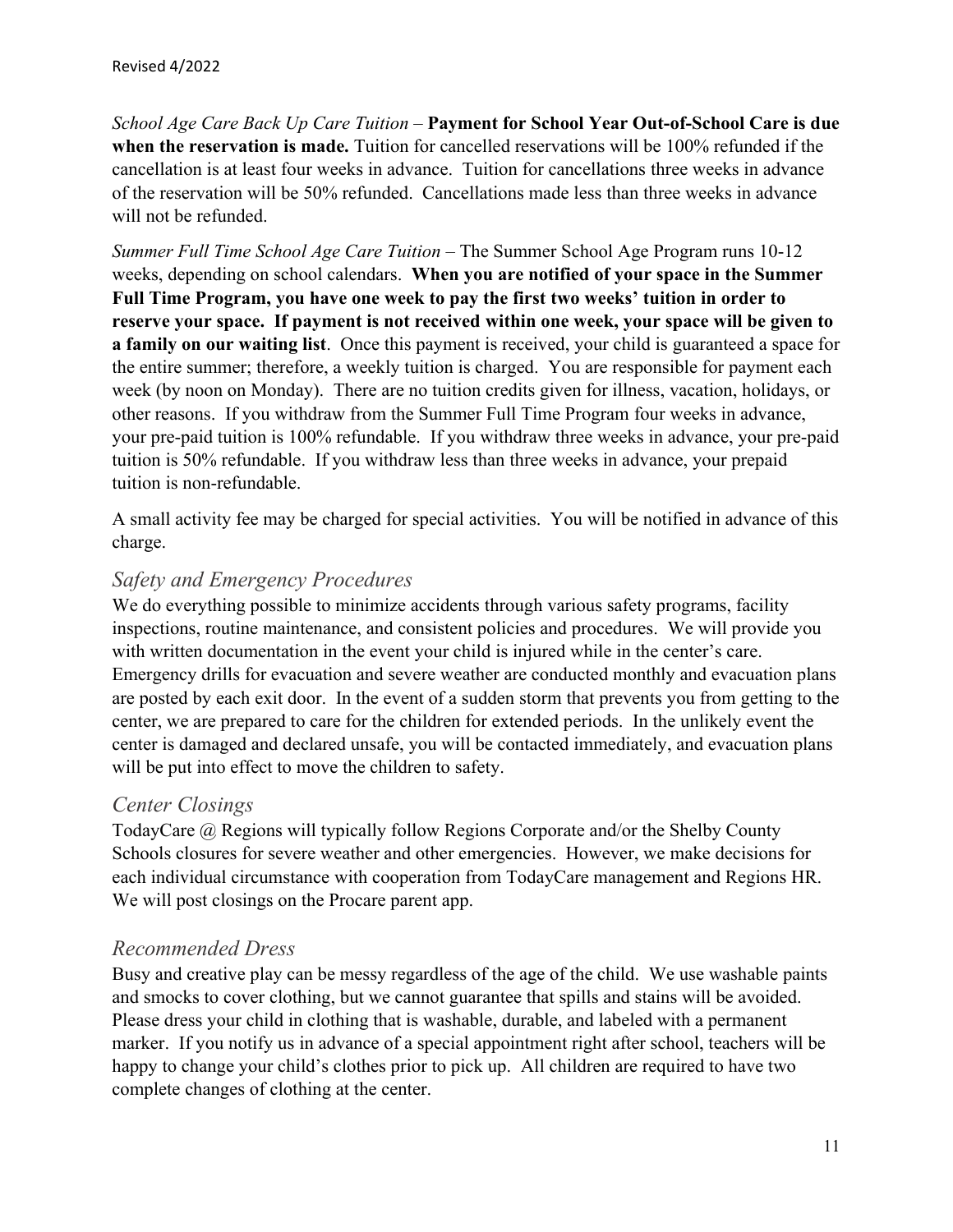For your child's safety, closed-heel and closed-toe shoes must be worn at the center. Thongs, flip-flops, clogs, jellies, and smooth-soled shoes are not permitted. Water shoes may be brought for waterplay days. Teachers will assist children in changing for the water experience.

Children are not permitted to wear any shirts, jackets, sweatshirts, jewelry, or article that is tied or fastened around the neck. It is the parent's responsibility to ensure compliance with this safety policy by sending children with appropriate clothing. Hooded drawstring clothing is a major safety hazard for children. The cord can become caught while a child is climbing, sliding, or engaged in active play and can result in choking or other serious injury. The same risk is associated with necklaces, lockets, keys, and other articles hung around the neck.

#### *Birthdays*

Birthdays are an important day for your child and they will be celebrated at the center if you would like us to do so. Birthdays will be celebrated during morning or afternoon snack time. Parents are invited to provide moderate birthday treats and to participate in the celebration. A few things to remember:

- Our center is a nut free environment please, no items with nuts
- Any food items must be prepared by a commercial kitchen
- Please do not provide a clown or performer. Many children are afraid of anyone who wears a mask or costume.

#### *Families as Partners*

Involving parents in center activities is important to both you and your child because it strengthens the continuity between your child's home and school experiences. It also builds a warm, caring community within the center. Our program offers a variety of ways for you to be involved.

*Open Door Policy* – You are welcome to visit the center at any time and are encouraged to do so. Areas have been created where you can spend one-on-one time with your child. Please discuss with your child's teacher the best time to visit the classroom.

*Volunteers* – Family participation in the classroom is a special treat for the children and teachers, and you are invited to "help out" whenever your schedule permits. You may wish to bring a special activity for the children or simply participate in the planned activities. Family volunteers are never left alone in the classroom with children and are never included in the teacher/child ratio.

*Family Partnership Committee* – The Family Partnership Committee is a group that provides support and suggestions to the center regarding topics such as:

- Policies both current and proposed
- Need for additional services or programs
- Changes to the facility
- Need for additional equipment
- Risk management issues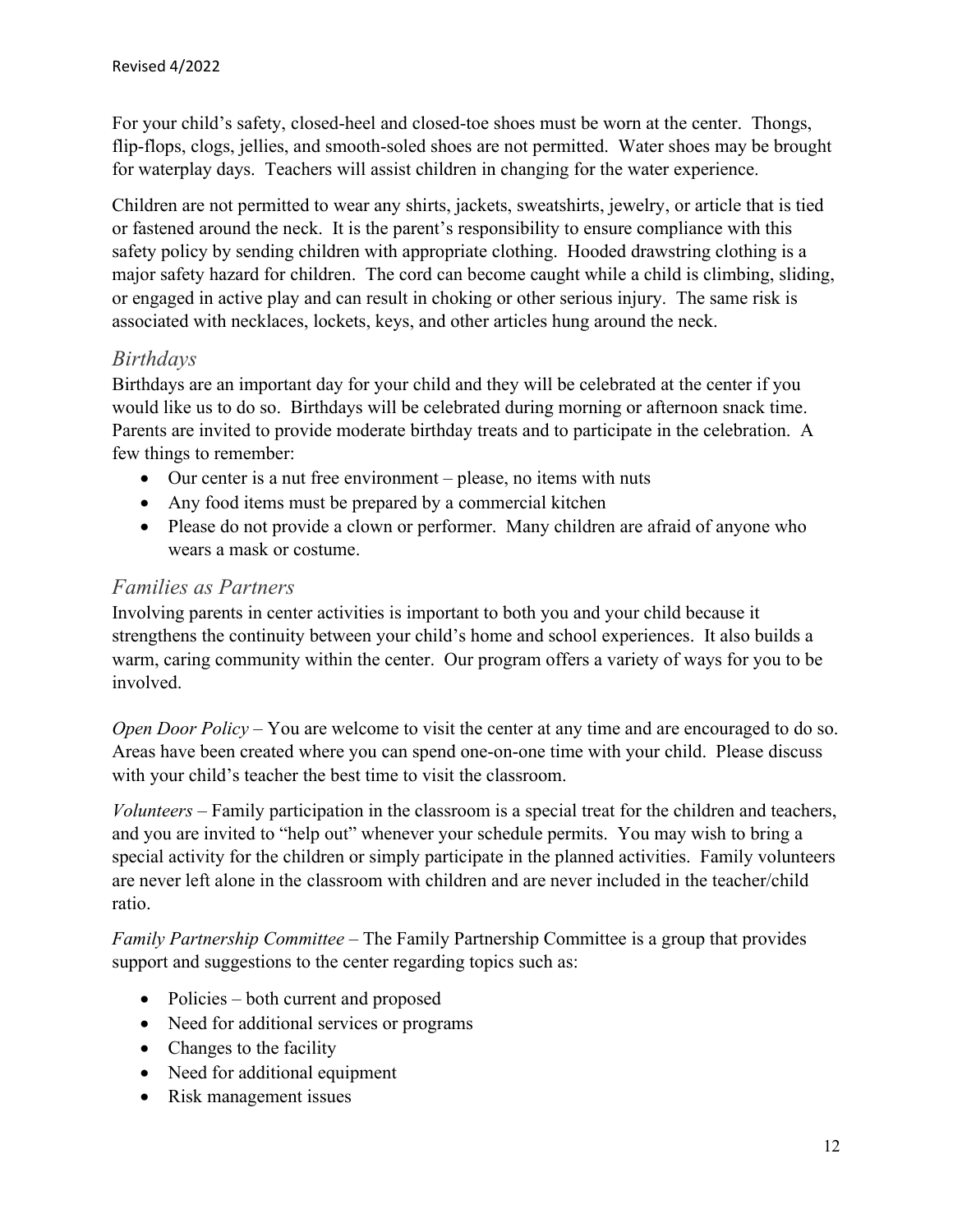- Parenting workshop topics
- Fundraising

All families are considered members of the Family Partnership Committee. We welcome your presence at our monthly meetings (publicized via the center newsletter and Procare) whenever your schedule permits. Minutes from each meeting will be distributed to all families in order to keep everyone informed of items discussed at meetings.

*Resolving Family Concerns* – Open communication between staff and families is vital to the smooth operation of the center. Just as teachers are encouraged to discuss concerns with a child's family, families are encouraged to discuss their concerns and ask questions of their child's teachers about their child's care and/or general center issues. It is important to clear up any questions and/or misunderstandings quickly. Most concerns are best addressed at the classroom level, but if parents and teachers are not able to reach a mutually satisfactory resolution, families are encouraged to discuss their concerns with the center director. We are committed to the satisfactory resolution of family concerns. The President/COO of TodayCare Children's Centers is Judy Simpson. If your concern has not been adequately addressed after your conversation with the center director, please contact Judy (her contact information is available at the center and in the front of this handbook).

#### *Communication*

It is the center's responsibility to communicate with you regarding your child's experiences at TodayCare @ Regions. Communication will occur daily through Procare notifications and conversations with your child's teachers. Other communication avenues include: the center Facebook page, monthly newsletter, and family/teacher conferences. We understand that you have a busy schedule; however, please take time to talk with your child's teacher each day and look for center-wide notices in the front lobby area.

*Procare –* The Procare app allows all of us who care for your child to have a sense of the child's experience at home and at the center. Parents can communicate directly with the classroom via the app and check the app during the day for information about their child's routine and messages from the teachers. The Procare parent app also allows you to check your child in/out each day.

*Website –* The center website is http://www.todaycare-regionsbankbirmingham.com/. Center newsletters are posted monthly on the website.

*Child Assessment and Conferences –* In order to implement well-planned, challenging, and engaging curriculum that is developmentally, culturally, and linguistically appropriate and meets the developmental and social/emotional needs of all children, children are observed consistently to determine their needs.

Each child has an assessment file in their classroom. The tools within are designed to identify skills and behavior a child has, screen for progress, and ultimately, to plan intentional learning experiences to facilitate growth and development in a way that is appropriate for each child. Teaching staff are trained by center administration on how to use the assessment tools and how to conduct conferences with families.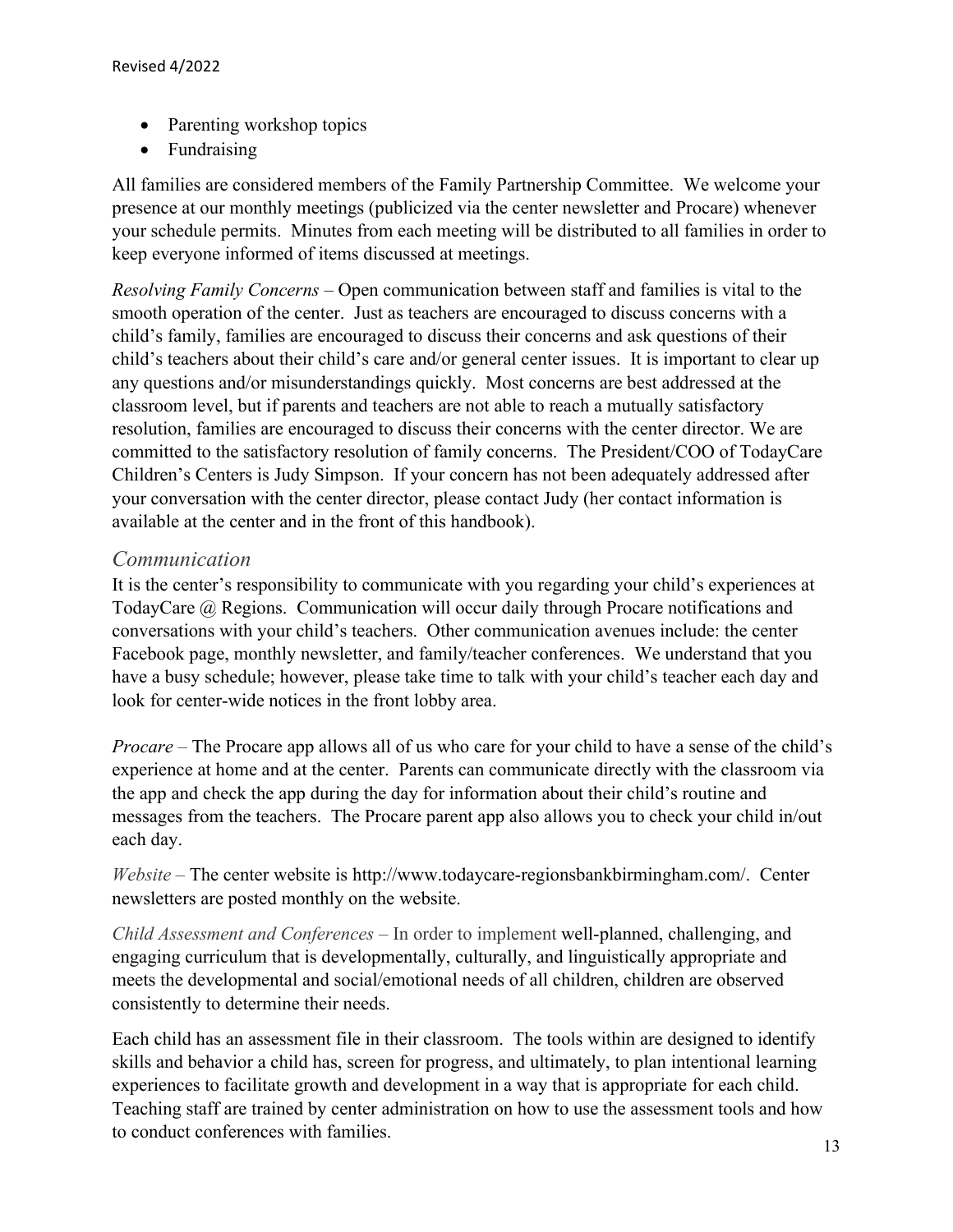The assessment instrument groups skills and behaviors into categories and lists them in the order that they are most likely to occur. The assessment is administered through ongoing informal observations and through observations during intentional activities designed to support the development of specific skills. As our curriculum is play based, children are not formally "tested." Children are observed unobtrusively during the natural course of their school routine.

Conferences are offered twice a year (generally fall and spring) for full-time children. The purpose of the conference is to provide families with an overview of their child's developmental progress and to obtain input from families regarding their child's care & education. This is also an opportunity to address questions and concerns from teachers and families. In addition, conferences may be requested at any point throughout the year.

#### *Curriculum*

The National Association for the Education of Young Children (NAEYC) defines curriculum as "an organized framework that delineates the content that children are to learn, the processes through which children achieve identified curricular goals, and the context in which teaching and learning occur." We take this definition one step further in that we believe everything we do in the classroom and on the playground is learning and part of our curriculum. Every contact we have with a child is an opportunity for learning. Though we have lesson plans and daily activities, curriculum cannot be just what is planned or taken from a book. We believe children learn from meaningful experiences that occur often and are relevant to their lives. NAEYC calls this a "developmentally appropriate curriculum." We realize the transition of going back to work and leaving your child can be overwhelming. We would like to help make this adjustment as smooth as possible for your family. We have outlined the curriculum and routines for each group below for you to refer to as your child reaches each developmental stage.

#### *Infant Curriculum and Routine –* Infancy is a time when trust, self-worth, and

independence/dependence are established. Our priority with each baby in our infant room is to provide a safe, nurturing environment. Caregivers are chosen for the infant room because they are warm, nurturing individuals with experience in caring for young babies. All caregivers go through extensive training that includes principles of child development, TodayCare policies and practices, and proper techniques in caring for infants in a group setting.

Although each child will have their individual schedule, we do have guidelines which help provide consistency and stability for the children and our program.

Our philosophy is that children learn through play. We believe interaction with the children is just as important as being fed and changed. For this reason, we attempt to keep children on the floor with the other children and adults when they are not sleeping. This encourages the child to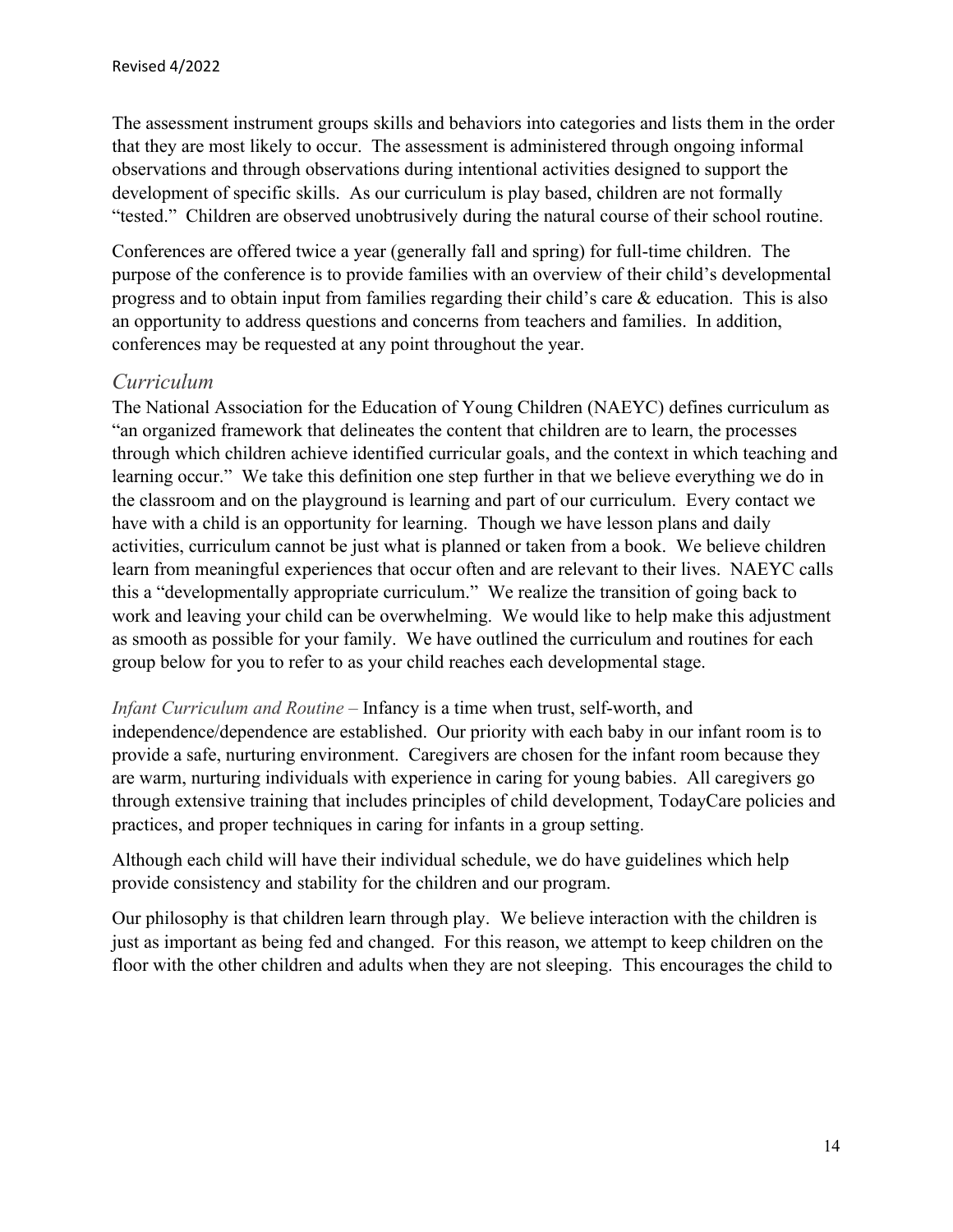become aware of the environment and other children. It also gives them freedom to move and develop the muscles and coordination for further development.

We provide a safe, loving, nurturing atmosphere that stimulates development. The teachers prepare lesson plans to keep you informed of the activities they are doing to support your child's cognitive, social, physical, and emotional development. Infants are not pushed to "keep up" with other children. Instead, they are supported as they develop at a rate that is appropriate for them. As your child shows signs of being developmentally ready for a new stage, teachers plan and provide activities to meet your child's needs.

All infants will be supervised by both sight and sound. When children are sleeping, teachers will check on them every 15 minutes. All infants can be easily seen while sleeping, even if they are not in the direct line of sight of every teacher. All infants will be placed on their backs to sleep, unless otherwise ordered by a physician. All sleeping equipment will meet the standards approved by the US Consumer Product Safety Commission. For information on Back to Sleep Guidelines, please see out Infant Safe Sleep policy and https://www.nichd.nih.gov/health/topics/sids

*Toddler Curriculum and Routine –* When your child is developmentally ready, he/she will move into a Toddler classroom. We understand the physical and emotional changes your child is going through at this stage and will do everything we can to make this transition a smooth one. Before your child transitions, they will visit their new classroom to get to know the environment and their new teachers.

Toddlers are moving toward autonomy as new skills emerge. They enjoy constant movement as well as new activities and challenges. A consistent schedule, nurturing and patient teachers, and a safe environment rich in appropriate activities are key to a successful toddler program. In the toddler classrooms we promote language development, learning self-help skills, developing inner controls, and positive social skills.

Toddler curriculum is structured with many more activities to satisfy their ever-inquiring minds. We include age-appropriate art, music, creative movement, discovery, and story time. Teachers must be creative and perceptive to meet each child's emotional and learning needs.

Toddlerhood is a wonderful stage in a child's life. Every minute, they are ready to discover something new. Biting and other aggressive behaviors (such as hitting and pulling hair) can be a common occurrence in groups of Toddlers. At this stage, children are learning about social behaviors; they often do not have the words to express their feelings and/or forget the appropriate words when they are frustrated. At these times, the frustration of not being able to express themselves verbally sometimes results in aggressive behavior. At TodayCare @ Regions, we view biting and hitting as behaviors that are a natural part of the early childhood years.

We also understand that finding out that your child bit or hit someone else can be very distressing for families. Please know that the staff will do everything they can to determine the cause of the aggressive behavior and help your child learn constructive ways to get their needs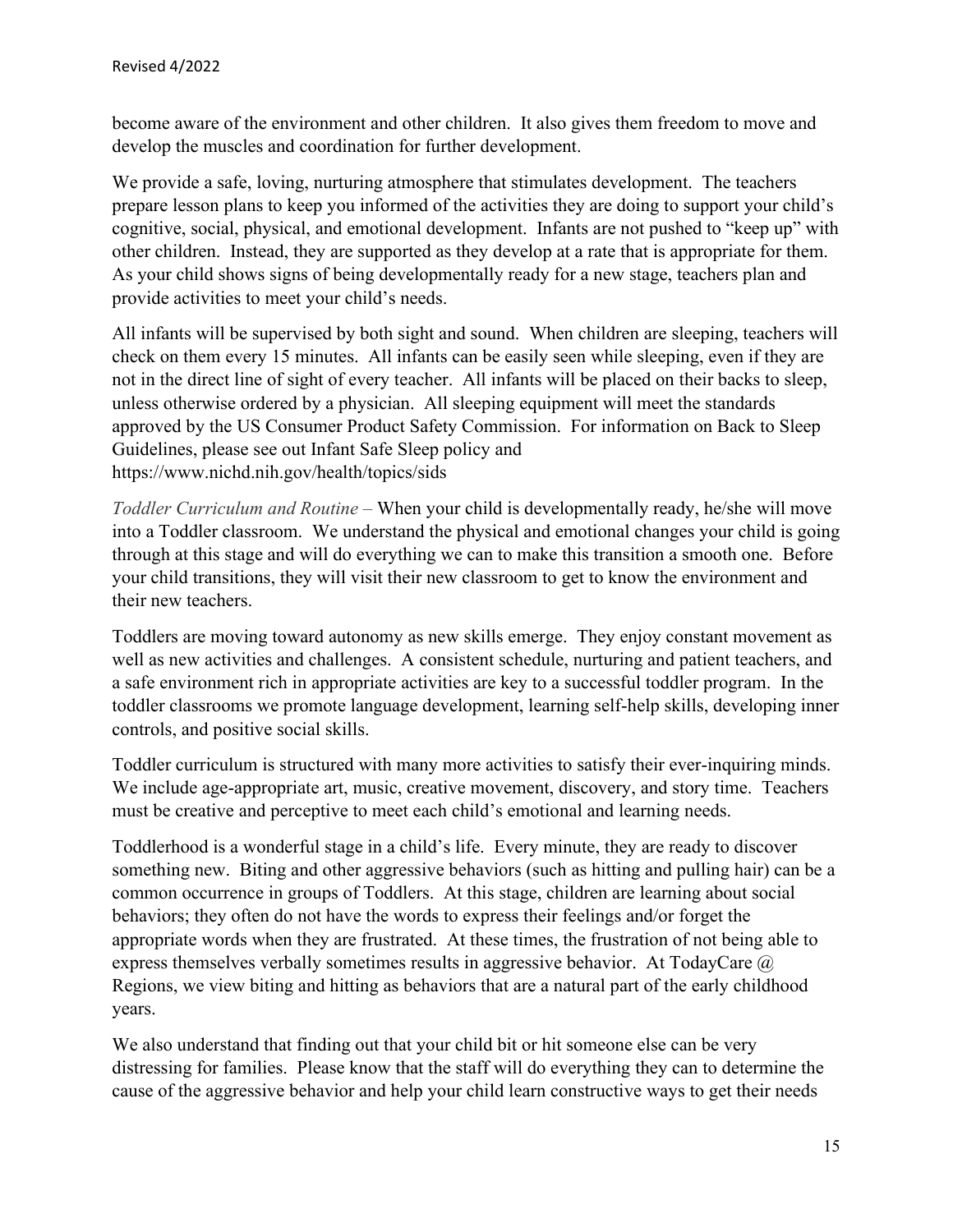met. We are committed to working with families in the best interest of your child's development. In this spirit, **we do not remove children from the program for biting or exhibiting aggressive behavior that falls within the limits of normal behavior for their developmental stage.** 

We also understand that it is very distressing to find out that your child has been on the receiving end of an aggressive act, such as biting or hitting. Please know that we comfort the hurt child immediately and take measures to help him/her feel safe in the environment. We encourage children to express their feelings about the incident, as they are able. For example, if a child is bitten, we will attempt to verbalize what the child might be feeling. We might say something like, "That looks like it hurts. Does it hurt? I'll bet you didn't like that. If someone is hurting you, you can tell him/her to stop or you can tell him/her not to bite you again. Do you want to tell them not to bite you anymore?" With a younger child, we will model an appropriate response, so they will have an idea of what kinds of words to use when they have the skills to express feelings verbally. If you have any questions or concerns about how we handle biting, hitting, or any other aggressive behaviors, please speak with your child's teachers and center administration.

*Preschool/PreK Curriculum and Routine –* Experiences for 3-5-year-old children are designed to enable them to learn about themselves and the world around them. Opportunities are provided for individual and group activities in a variety of learning centers including: block building, sensory play, dramatic play, art, and music. The curriculum serves as a planning tool for teachers to use in preparing the daily experiences with their group. Our primary curriculum in this age group is The Creative Curriculum for Preschool. This curriculum supports teachers in providing activities and arranging their classrooms in ways that support current research in best practices for 3-5-year-olds.

Every day has a schedule that includes group times and child-choice activities. Teachers are trained to look for "teachable moments." Teachers act as facilitators throughout the day, constantly interacting and encouraging children's interests, and supporting exploration, mathematical reasoning, scientific thought, and language development.

#### *Positive Guidance*

Children learn by exploring, experimenting, testing the limits of their environment, and experiencing the consequences of their behavior. In this way, they come to understand how the world works and their own limits.

Our approach to guidance and discipline is to promote a sense of independence, autonomy, and self-esteem, while maintaining the control necessary for a safe environment. The basis of this control is a secure, orderly, developmentally appropriate, and caring environment. This atmosphere allows children to experiment and test their own behavior within clearly defined limits.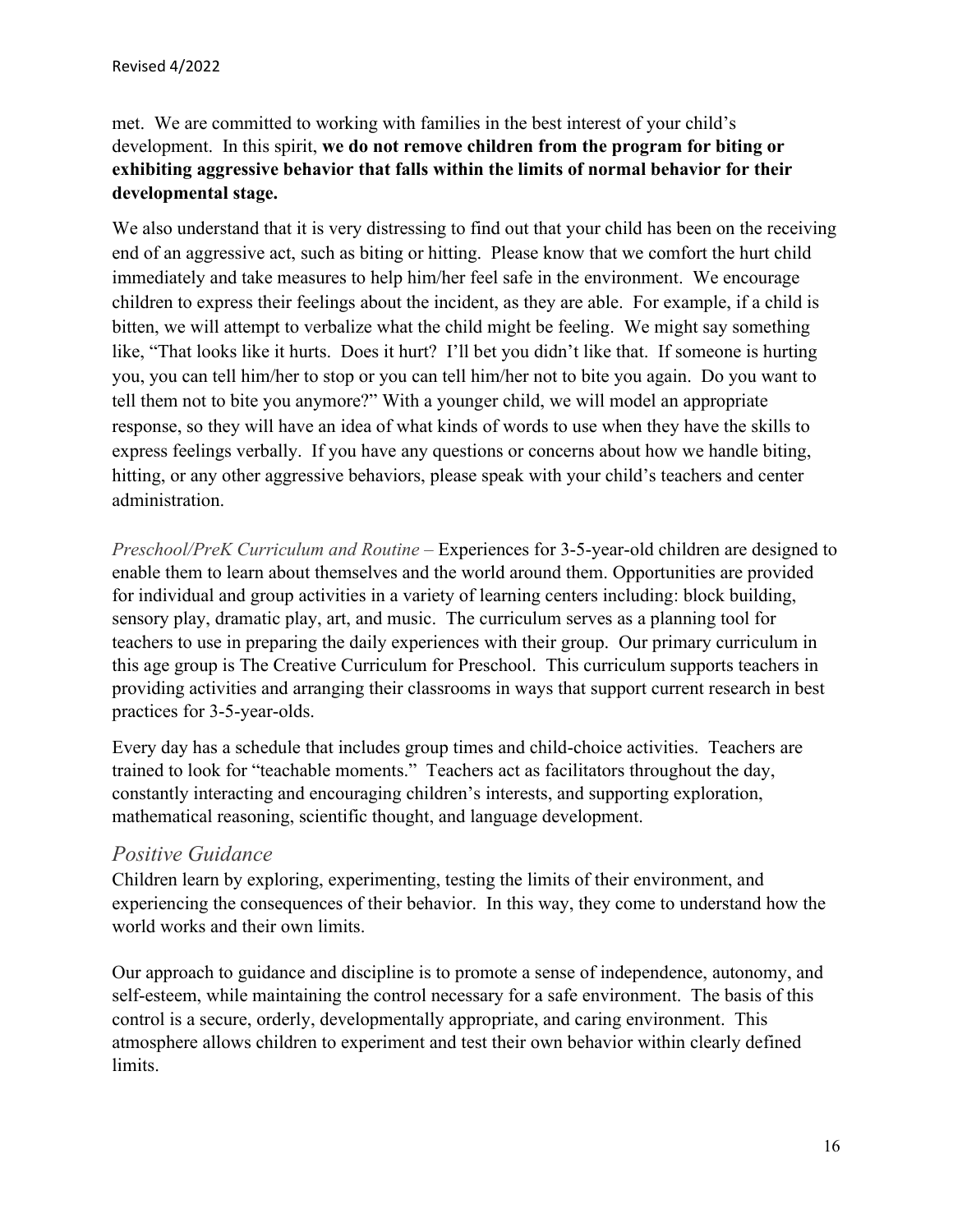We will not subject children to discipline that is severe, humiliating, or frightening. We will not use sarcasm, ridicule, or any kind of coercion, such as forcing a child to sit down, lie down, or stay down except for situations where restraint is necessary to prevent a child from hurting himself or others. Under no circumstances will we use any form of physical abuse, such as shaking, hitting, spanking, slapping, kicking, biting, pinching, excessive ticking, and pulling of hair, arms, or ears. We will not associate discipline with food, rest, or toileting. Staff will not use psychological abuse or coercion when disciplining a child. Some examples of this type of punishment are: shaming, name calling, ridiculing, humiliation, sarcasm, cursing at, making threats, frightening a child, ostracism, withholding affection, or requiring a child to remain inactive for long periods of time.

When needed, staff will use a variety of methods to teach children self-control and how to express feelings in acceptable ways. These include: redirecting children to acceptable activities; using logical consequences to help children be responsible for their actions; using firm words and tones to help children understand how someone feels; and modeling acceptable ways of expressing feelings.

TodayCare feels strongly about how children are disciplined. Our positive guidance policy is also included in the employee handbook, and training on positive guidance is conducted annually. When a child's on-going challenging behavior must be addressed, we will consult with you and ask your permission to get professional help. We will work with professionals to develop an individualized plan to address behavior. If that is not successful and we feel we cannot keep your child and/or the other children in the classroom safe, we will ask you to make other arrangements for your child's care.

#### *Diapering and Toileting*

*Diapering* – Parents are asked to provide diapers in bulk. Parents must also supply appropriate wipes, ointments, and other needed diapering supplies. Diapers are checked every two hours and after naps. Our licensing regulations require that Medication Forms are filled out weekly for any cream, ointment, lotion, etc. your child requires.

*Toileting –* Toilet learning will begin when both parents and teachers feel the child is ready. Independence is the central issue in teaching a child to use the toilet. For the process to work, the child must have almost complete control over it. The adults involved are there to provide an environment where the child can access the toilet easily.

A child will show readiness in two ways:

- Physically Physical readiness is the attainment of adequate bladder capacity and control. A physically ready child can stay dry for two or more hours during the day, wake up dry from naps, and possibly wake up dry in the morning.
- Mentally Mental readiness occurs when the child understands what toilets are used for and is curious to learn more about them. Signs of mental readiness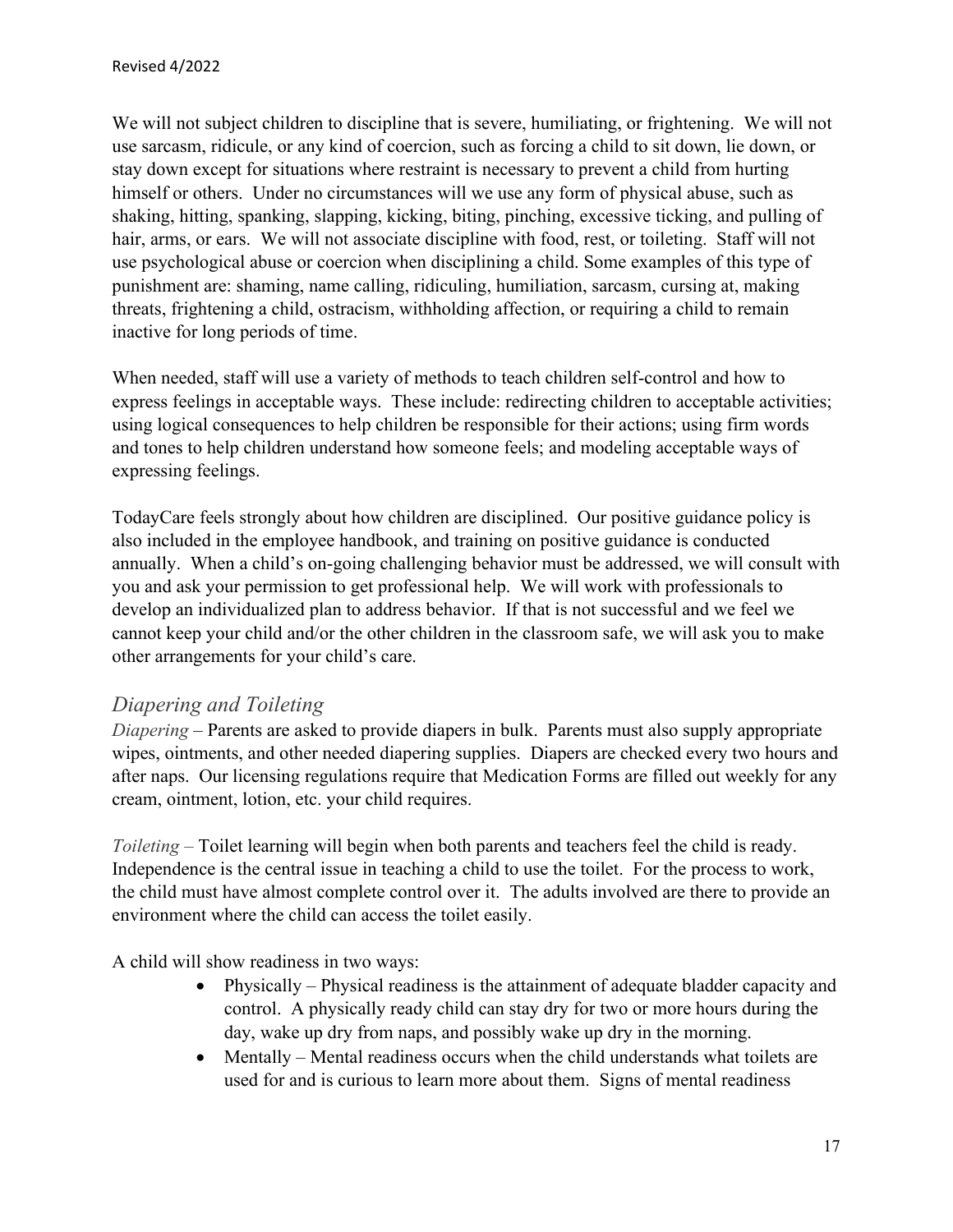include wanting to watch people use the toilet (allow it), wanting to flush the toilet, and asking questions about it.

The presence of both readiness signals defines the most opportune time for toilet learning. This critical period usually emerges between the ages of 2 and 3 (give or take six months) and lasts for about 3 months. During this phase the child is "primed" and only needs encouragement and support from adults to be successful.

Please discuss techniques with your child's teachers so that your child can experience continuity in adult expectations in this important area.

#### *Celebrating Holidays*

Holidays are special times and wonderful opportunities to teach children about a variety of traditions and cultures. Although no specific religious instruction is offered, a variety of holidays are discussed in order to help children understand and gain an appreciation of various traditions and cultures. Families are encouraged to share information with our staff about the customs and traditions that are important to them. If you do not celebrate holidays and do not wish for your child to participate in holiday celebrations, please speak with your child's teachers and center administration so we can create a plan for managing holidays for your child at the center.

#### *Nap Time*

Licensing guidelines require a rest time for children. Infants under 12 months will sleep in cribs. Older children will sleep on cots during their nap time, which occurs after lunch each day. If children do not fall asleep after 30 minutes, they will be offered quiet activities to do on his or her cot. For your child to be comfortable at nap time, please provide a nap mat or blanket. We will send this bedding home each week to be laundered.

#### *Field Trips*

Field trips may include walking to special places within the immediate community. Other field trips may be planned for School Age children when that program is in session. Special precautions are taken to assure the safety of children on field trips. Parent permission is required for these trips, and you will be notified in advance. Families are invited to participate in field trips as their work permits. You may request that your child not participate.

#### *Outdoor Play*

Your child's experiences on the playground are an important part of the program and his/her development. The playground is an extension of the classroom, as it combines opportunities for exploration, creativity, and play.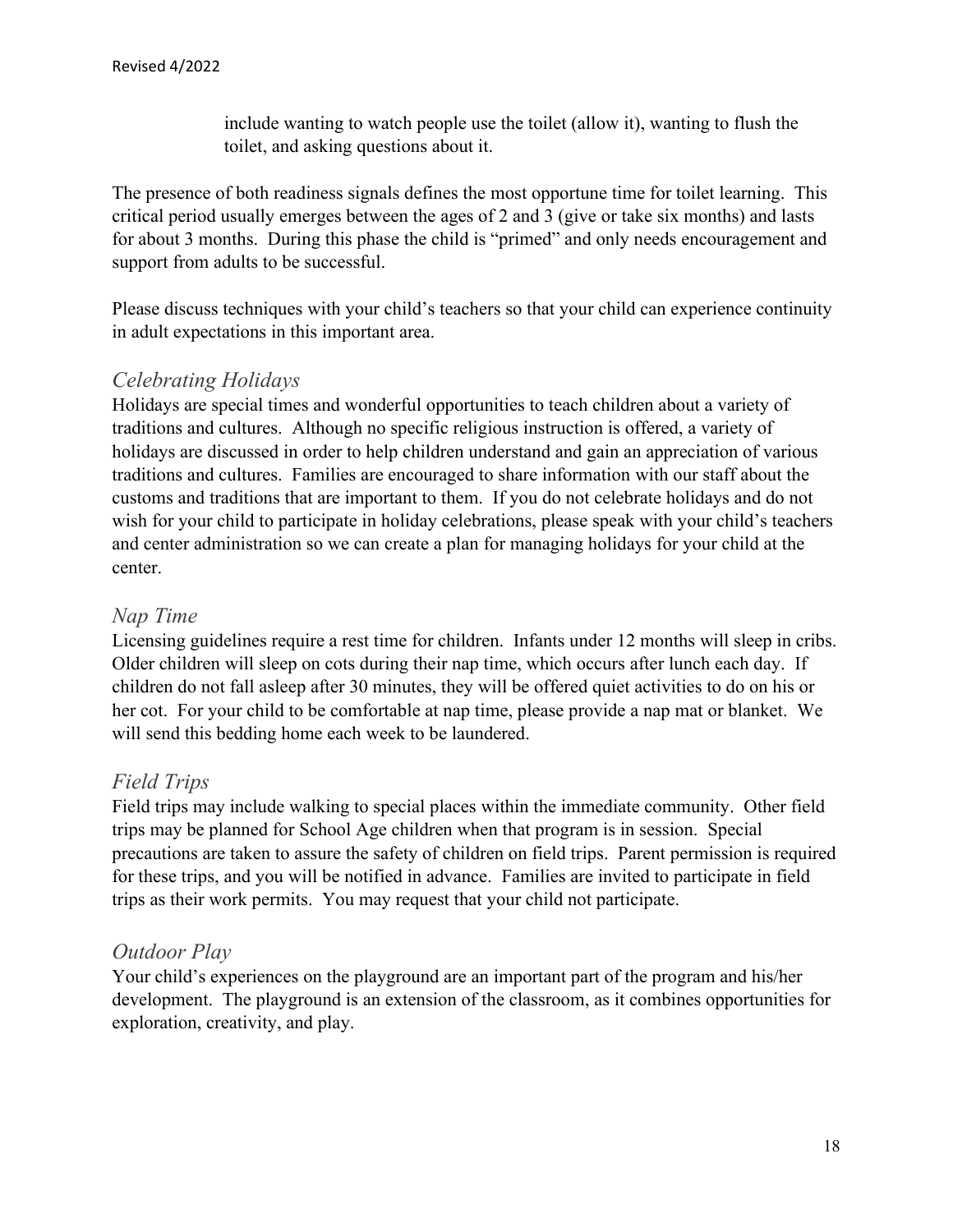Outdoor play will occur daily when weather permits. Please assure their comfort by providing appropriate outdoor clothing. Due to staffing demands, children are not allowed to stay inside while their class is on the playground.

#### *Meals and Snacks*

**TodayCare @ Regions is a NUT FREE center. No nut products of any kind may be brought into the center for any reason. Thank you for keeping everyone healthy and safe.** 

- Morning and afternoon snacks are provided by the center. Times will vary by age group.
- Lunch is NOT provided by the center. Children in the young toddler class and older can purchase lunch from the Regions Riverchase Café for \$5/day. A menu is posted in the center and shared via LifeCubby.
- You may bring a lunch from home if you do not wish to purchase lunch from the café.
- If your child has a special diet, please discuss this with the director. You will need to bring food from home to substitute center snacks.

Our state child-care licensing and NAEYC standards mandate that our curriculum include teaching children about nutrition and healthy eating. As part of this, we follow the nutritional guidelines below and encourage families to do the same when sending food to the center for their child.

**Acceptable Foods:** Fresh/dried fruit, fresh vegetables cut into child-sized pieces, cooked vegetables, cheese slices or sticks, NUT FREE granola bars, a variety of sliced breads, muffins, bagels, and/or low-sugar cereal

**Unacceptable Foods: NUTS,** soda, raw carrots and peas (okay for older children who can chew them), candy, whole grapes, hot dogs (for children under 4), popcorn, sugary cereals, and chips

Guidelines for food from home

- No glass containers or bottles
- No open cans, jars, or bags
- All food must be labeled with the child's name, date, and contents if contents are not listed on the packaging
- Food must be in a container that keeps it at the appropriate temperature

#### *Infant Feeding*

Children in the infant room are fed according to the schedule provided by their family. Families provide all formula/breast milk and foods.

- No glass bottles or containers
- Formula for infants must be prepared and put into bottles at home. The child's first and last name must be on each bottle.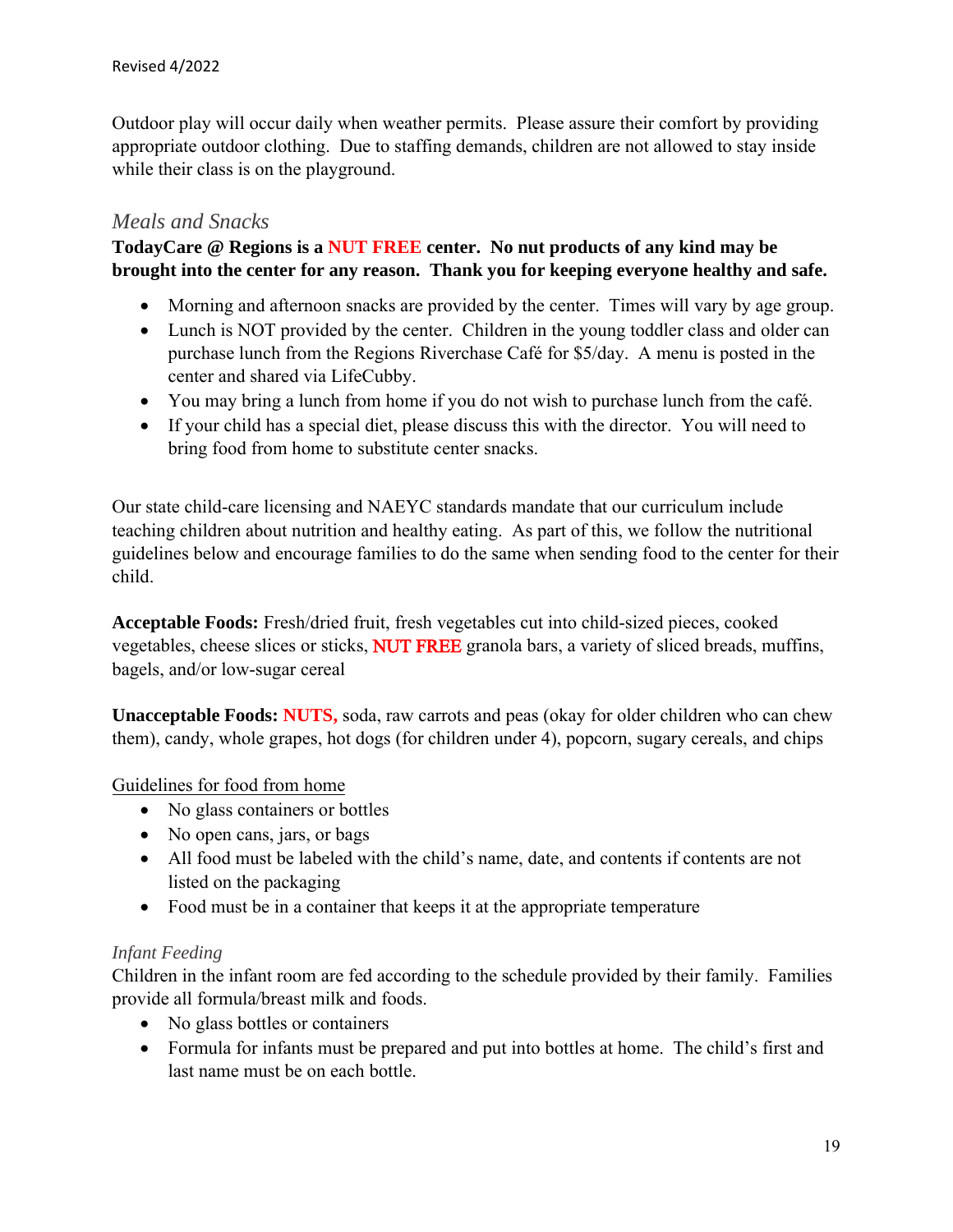- Expressed breast milk must be put into bottles at home. The child's first and last name must be on each bottle.
- Bottles may not contain solid food unless the child's healthcare provider supplies written instructions and a medical reason for this practice.
- Nursing mothers are welcome to, and encouraged to, come into the center to feed their child. A quiet, private area is available.

#### *Operational Policies*

*Safe Arrival and Departure –* For your child's protection, only persons authorized by the child's parents or legal guardians are permitted to take a child from the center. Names of anyone who might pick up your child must be listed on the Enrollment Application, Release Authorization Form, and the child's Emergency Information form. Any unfamiliar adult picking up your child will be asked to show his/her photo ID for identification. We will check this ID against our records before releasing your child. Whenever an adult takes a child from the center, he/she must sign the child out in the lobby and the classroom.

Please remember:

- The child must be signed in and out at the front desk
- The child must be escorted to his/her classroom and signed in
- Please let your child's teachers and the front desk staff know if the person who will pick up your child will be different than usual
- Authorization for any person picking up your child must be on file. Identification must be presented.
- The authorized person must notify the teacher before leaving with the child and sign the child out in the classroom and at the front desk
- If there is an emergency and someone who is not on your child's authorized pick-up list must pick up your child, please call center administration. You will be asked to provide the person's:
	- o Name
	- o Driver's license number
	- o A physical description of the person
- You will be asked to sign a document stating your permission for this person to pick up your child and fax or scan & email the document to the center.
- You will be asked to give a telephone number where we can call you back to verify the information previously given.

\*A special note on picking your child up later than expected – It can be difficult for children to stay at the center for longer than they are used to staying. Please notify the center if you are unable to pick-up around your usual time so the teacher can let your child know you will be late.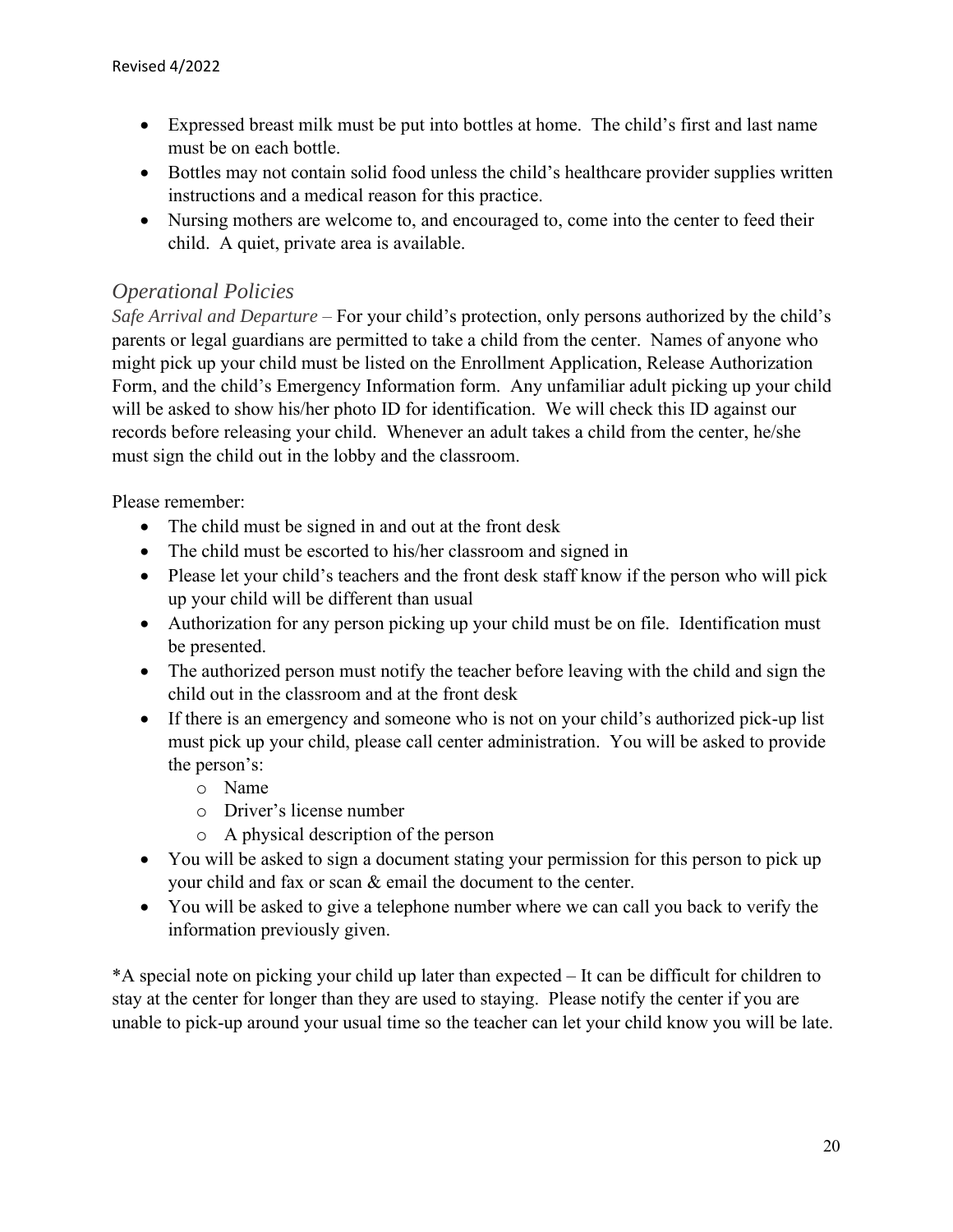#### *Risk Management*

Every effort is made to provide a safe and secure environment for the children. The entrances are locked and monitored from the Director's Office. Unauthorized persons will not be admitted. The center has a central phone/intercom system as well as central fire alarm and sprinkler systems. Evacuation routes are posted throughout the center.

All staff are trained in First Aid, CPR, and emergency procedures. The center Director is responsible for risk management, including periodic inspections and training of staff. Parents are encouraged to identify and discuss any perceived risks to a child's health or safety with the Director.

#### *Staffing*

The center staff are trained and dedicated early childhood professionals. They exceed the education and experience requirements of the Alabama DHR Child Care Licensing Regulations. The high quality of the staff is a benefit to you and your child. The results are the positive development of your child and the increase in your ability to focus on your work and/or education. We expect that you will treat your child's teacher and the rest of the center staff with dignity and respect. They are early childhood professionals with whom you have entrusted the care of your child.

*Teacher:Child Ratios and Group Sizes –* The following are the Teacher:Child ratios (T:C) and group sizes which will be followed in the center:

|                      | Age          | T:C  | <b>Group Size</b> |
|----------------------|--------------|------|-------------------|
| <b>Infant</b>        | $6 w-12 m$   | 1:4  |                   |
| <b>Toddler</b>       | $12 - 24$ mo | 1:4  | 12                |
| <b>Two Year Olds</b> | $24 - 35$ mo | 1:8  | 12                |
| <b>Preschool</b>     | $3-4$ yrs    | 1:11 | 18                |
| <b>PreK</b>          | $4-5$ yrs    | 1.12 | 20                |

#### *Cooperating with Regulatory Agencies*

*AL Child Care Licensing –* The Alabama Department of Human Resources (DHR) Child Care Licensing Division licenses and regulates TodayCare Children's Center @ Regions. The center meets or exceeds state standards in all areas. The license is displayed clearly at the center.

*Child Custody –* Legal decisions regarding issues of child custody will be respected. In fairness to everyone involved, documentation of the rights of each parent is required in order to restrict visitation or custody when necessary. Please be advised that the center cannot refuse to release a child to their legal parent or guardian without a court order or legal document restricting or denying that person of such right.

*Child Protective Services –* All center staff are mandated to report suspected cases of child abuse and neglect to the Alabama DHR Child Protective Services Division.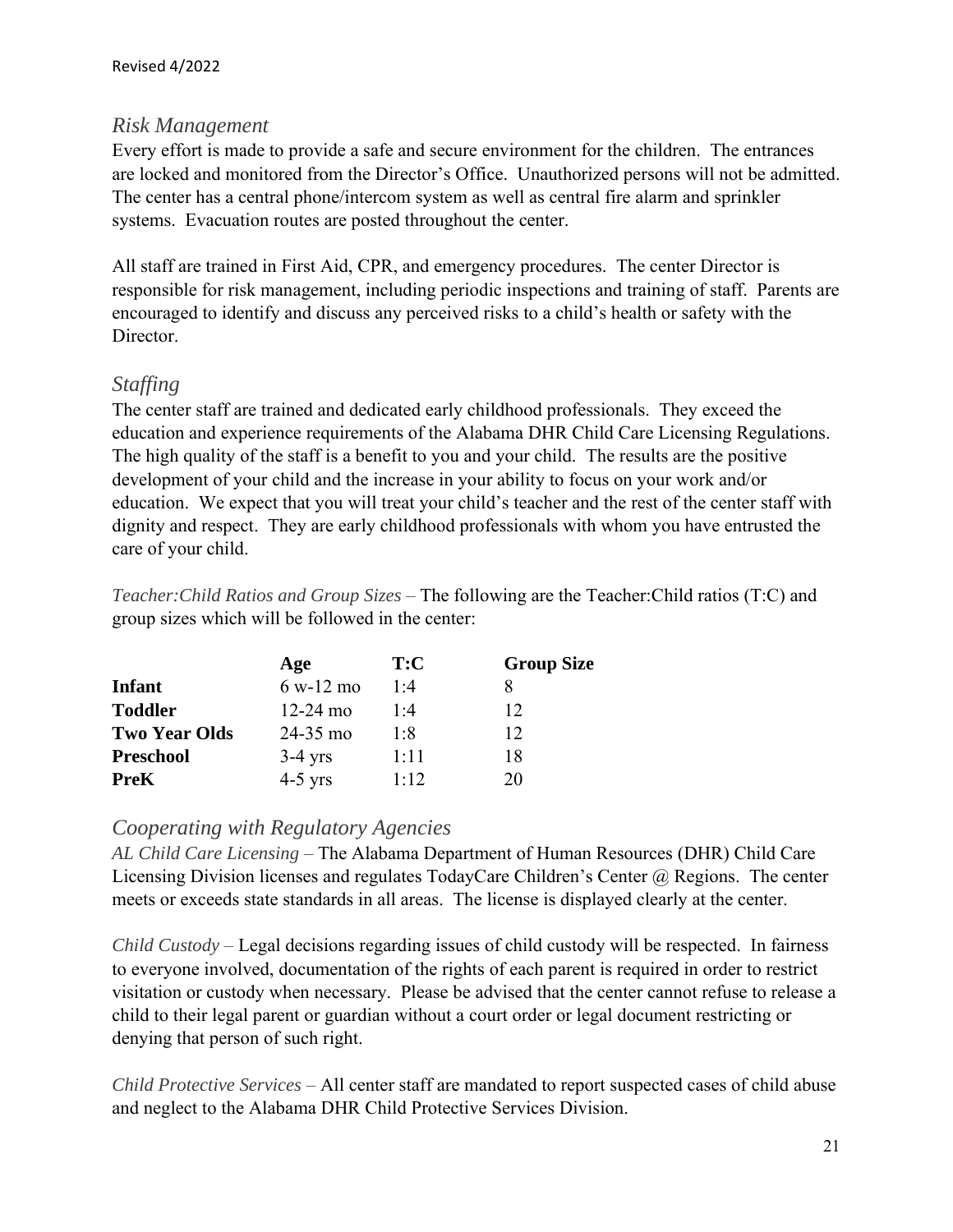*Immunizations –* All children are required to be immunized according to the State of Alabama DHR Child Care Licensing Regulations. On the first day of attendance, each child must have a valid State Certificate of Immunizations (ADPH-F-IMM50) on file in the center, unless you have a medical or religious exemption. Medical exemption certificates may be obtained from your child's healthcare provider. Religious exemptions may be obtained through your county health department. Each child's immunization record must be updated by the form listed on the certificate. **Children may not attend the program with an expired immunization certificate.** Non-vaccinated children will be excluded from care if there is an outbreak of a vaccinepreventable illness.

*Health Consultation –* All policies and procedures adopted by the center are reviewed and approved by our Director of Medical Affairs. With your permission, the center may recommend screenings for developmental delays and refer families to other agencies if needed. The center will arrange on-site screenings annually for vision and hearing by outside agencies.

*Chronic Medical Conditions –* Children with pre-existing medical needs will be evaluated for admission on an individual basis. After admission, documentation or regular medical follow-up will be required. Children with chronic asthma will be allowed to remain in the center if there is no "whistling or wheezing," difficulty breathing, and the child is not running a fever.

*Illness and Injury –* Families will be notified immediately if their child becomes ill at the center. **Parents must remove their child within one hour of notification**. Please be sure that emergency contact information is **up to date at all times.** If the parent or guardian cannot be reached, an emergency contact person designated on your child's enrollment paperwork will be called. In extreme emergencies, your child will be transported to the nearest hospital and immediate treatment will be administered as determined by medical personnel. You will be responsible for the payment of any medical fees incurred.

Children exhibiting illness should remain at home if they show certain signs. **Children must be symptom free for 24 hours without medication before returning to the program.** The following are indications of illness that will necessitate exclusion from care:

#### *Children of all ages:*

- Fever and behavior changes or other symptoms of illness
	- o Fever is defined as a temperature of 100.5 degrees or higher (Temperature will be measured twice, at least 30 minutes apart, if is a "borderline" temperature). **Children may not be re-admitted to the center until they are fever-free without medication for at least 24 hours.**
- Fever due to vaccinations
	- o Children who receive vaccinations may develop a fever and not be contagious. **If the child's health care provider has indicated this situation on the return to school form** and authorized the administration of medication, the child may remain in the center.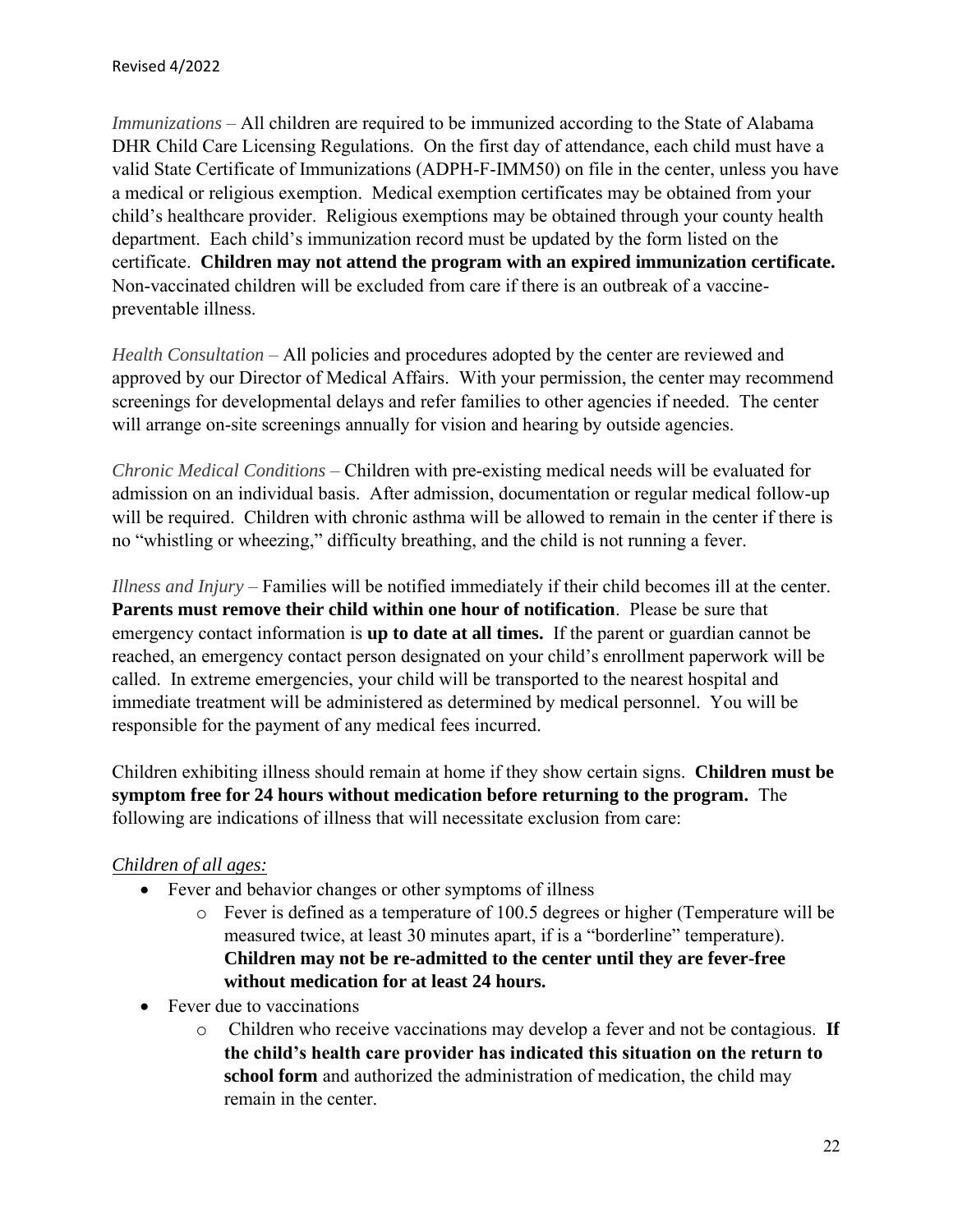- Rashes
	- o Rashes that are not identified or that have not been diagnosed as noncommunicable by a health care professional must be excluded. Children cannot be re-admitted to the center without a clearance from a health care professional.
- Unusual drowsiness or severe lethargy
- Extreme fussiness, persistent or excessive crying
- Severe wheezing
- Uncontrolled coughing
- Rapid or labored breathing
- Coughing or breathing that interferes with a child's ability to drink, talk, or sleep
- Unable to play
- Complaining of severe pain
- Yellowing of the eyes or skin
- Severe cold with coughing, sneezing, and/or thick nose drainage
- Stool that contains blood or mucus
- Mouth sores with drooling
- Skin sores that are weeping fluid or blisters that could burst

#### *Infants & Toddlers*

- Diarrhea/Abnormal Stool
	- o Diarrhea/Abnormal Stool is defined as stool which is occurring more frequently **and** has mucous and/or blood, - not associated with changes in diet.
	- o Infants & Toddlers must be excluded from care after 3 occurrences within a 24 hour period or 2 occurrences within 1 hour. Children **may not return to the program until they are symptom free for 24 hours without medication.**
- Vomiting beyond "normal" spitting-up.
	- o Children must be symptom free for 24 hours without medication before returning to the program.

#### *Preschool and Older*

- Diarrhea
	- o Diarrhea is defined as loose stools that occur more frequently than normal, are less formed than usual for that child, and possibly cause a toilet trained child to have accidents. **Children must be symptom free for 24 hours without medication before returning to the program.**
- Vomiting, unless the vomiting is determined to be caused by a non-communicable/noninfections condition.
	- o **Children must be symptom free for 24 hours without medication before returning to the program.**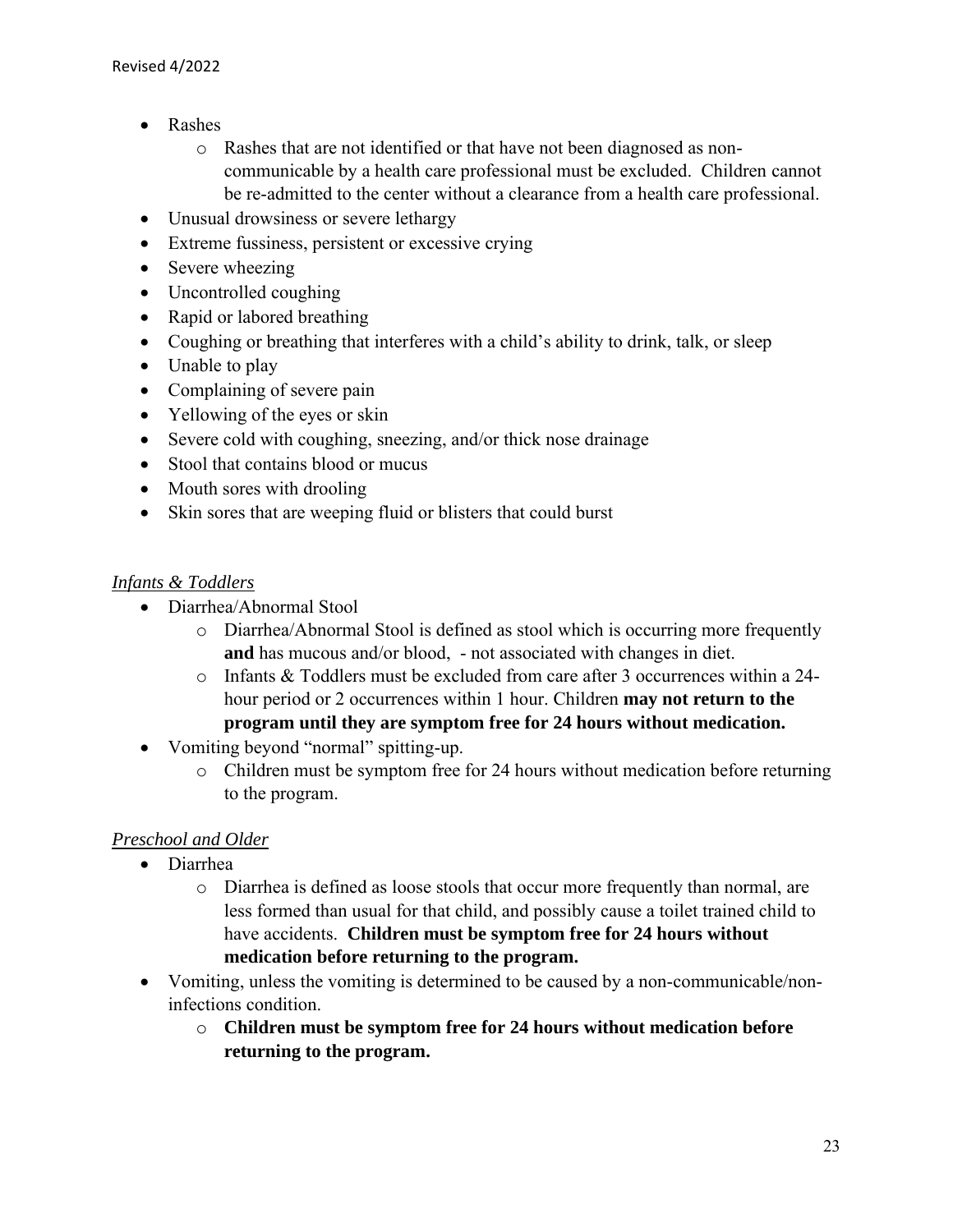Parents are required to inform the center of any reportable communicable diseases. We will notify public health authorities as well as parents of other children who may have been exposed to your child. Your family's identity will be kept confidential. For a list of the specific diseases that must be reported, please visit http://www.alabamapublichealth.gov/bcd/index.html

*Medications –* Often, medication can be prescribed for morning and evening doses versus several times/day, thus avoiding the need to administer medication at the center. We prefer that you discuss this with your pediatrician and plan accordingly, if possible.

However, if necessary, center management can administer medication under the following guidelines:

- Medication will be administered **one time per day per child only**. Medicine will be dispensed as your physician describes and will be administered by the Director or Assistant Director. Please ask your physician to prescribe medication accordingly.
- We cannot administer any type of medication without a physician's current prescription (or written prescription approval by healthcare personnel for nonprescription drugs with specific doses) and a signed Medication Authorization form completed by the parent or legal guardian. Forms are available at the front desk.
- Medication must be provided in the original container and labeled with the child's name, date, directions, and physician's name. The center will not administer medication after the expiration date, nor will we administer medication that has been prescribed for another child. A member of the management team will complete the Medication Authorization form when the medication is administered.
- Never leave medications in your child's diaper bag or backpack. All medication must be left with center management and kept in a locked container. If medication must be refrigerated, it will be kept in a locked refrigerator in the office. It is the parent's responsibility to remember to pick up medications at the end of each day.
- Medication required for extreme allergic reaction will be kept with center management (unless otherwise directed by a physician's note) in a locked container.
- Upon enrollment, please discuss any allergies or medical conditions your child has with center management and note them in the "allergy/medical conditions" section of the enrollment form. It is the parents' responsibility to keep us informed of any changes in their child's health.
- The application of lotions, diaper-rash ointment, sunscreen, bug spray, saline drops, etc. requires a medication form that must be signed by the parent. New forms must be completed weekly.
- Medication will never be added to cups, bottles, or food by staff. Parents may NOT send food, cups, or bottles with medication added.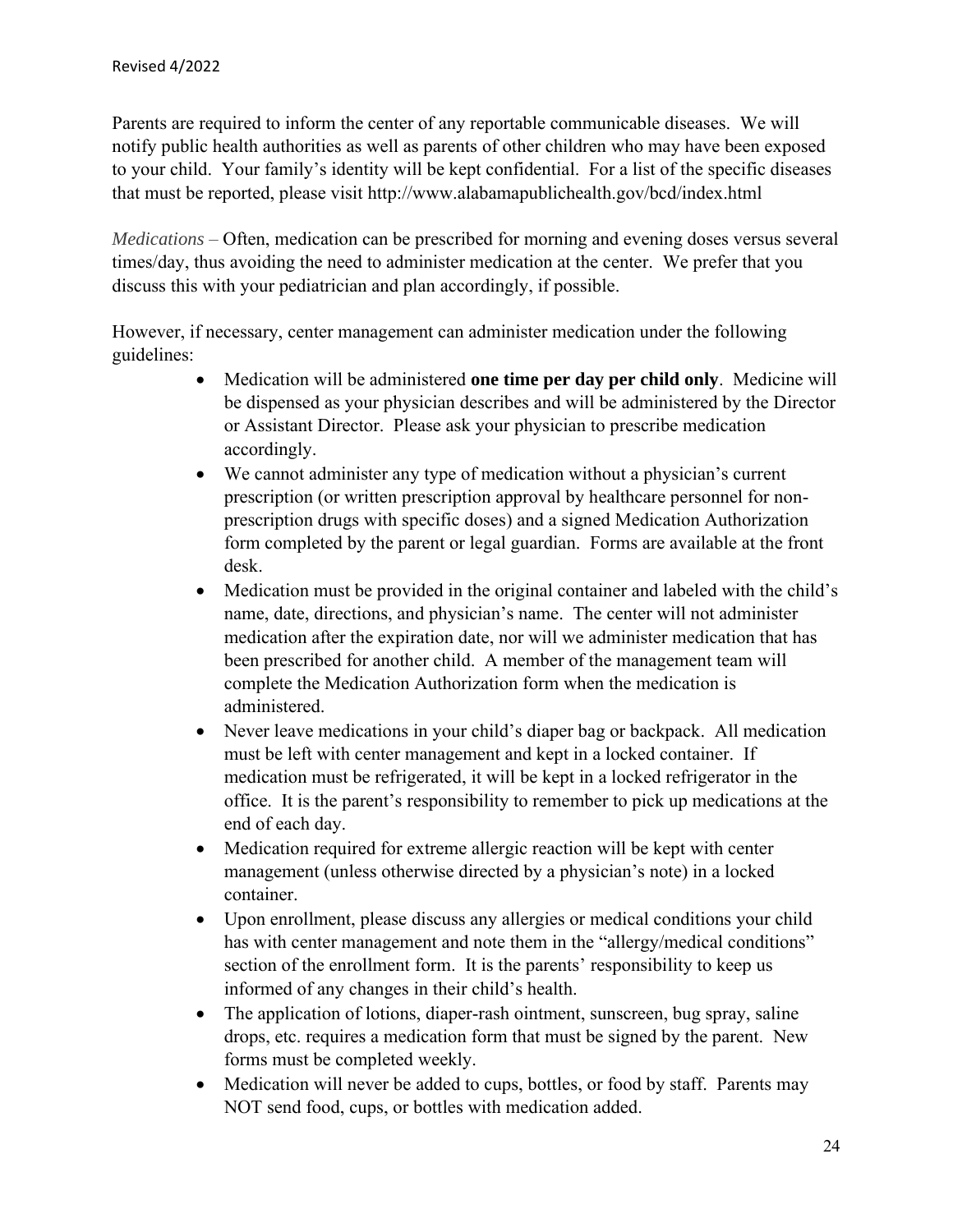#### *Waiting List*

When the center reaches maximum capacity enrollment for any age group, we will implement a waiting list. Applications for the waiting list will be organized by age group and placed in the order received. Priority enrollment will be given to siblings of children already enrolled in the center. There is a \$50 Registration Fee to place your child on the Waiting List.

When a space becomes available, the center will notify you and you will have 48 hours to accept or decline enrollment. If you do not respond within 48 hours, the center will move to the next family on the waiting list. If you do not want to enroll when the space becomes available, you have the option of paying the weekly tuition to hold your space in the program. If you decline enrollment or do not respond, you will be removed from the waiting list.

If you accept the spot, you are required to pay two week's tuition as a deposit. This deposit will be your tuition payment for your first week in the program.

#### *Sibling Discount*

Parents with more than one child enrolled in the center will receive a sibling discount for each additional child enrolled in the center based on the tuition for the oldest child. Only children enrolled in full-time care are eligible for the sibling discount.

#### *Tax Statements*

Each year, we will provide a statement of the amount you paid the previous year for child care. This is a free service to our clients whose accounts are current. Any delinquent accounts will be accommodated as soon as your account is current. We are required by the Internal Revenue Service to provide you with our name and federal identification number. These are posted in the front office lobby.

#### *Your Child's First Day*

*What to Bring –* There are several things you should bring with your child to the center. Be sure to label everything with a permanent marker. These items include:

- Two complete changes of clothes labeled with the child's name (this is needed for all ages), preferably folded and sealed in a gallon Ziploc bag. The center is not responsible for lost or stolen items.
- For infants bottles and food. All items must be labeled with the child's first and last name and be ready to serve. We may not serve food from an already opened container.
- For toddlers and older lunch, including a drink. All items must be labeled with the child's first and last name and the contents in the container. All food must be ready to serve. We do not have the resources to warm or refrigerate foods except for infant foods.
- Disposable diapers and wipes (if applicable)
- Security blanket and pacifier (if applicable)
- Nap mat/blanket (if applicable)